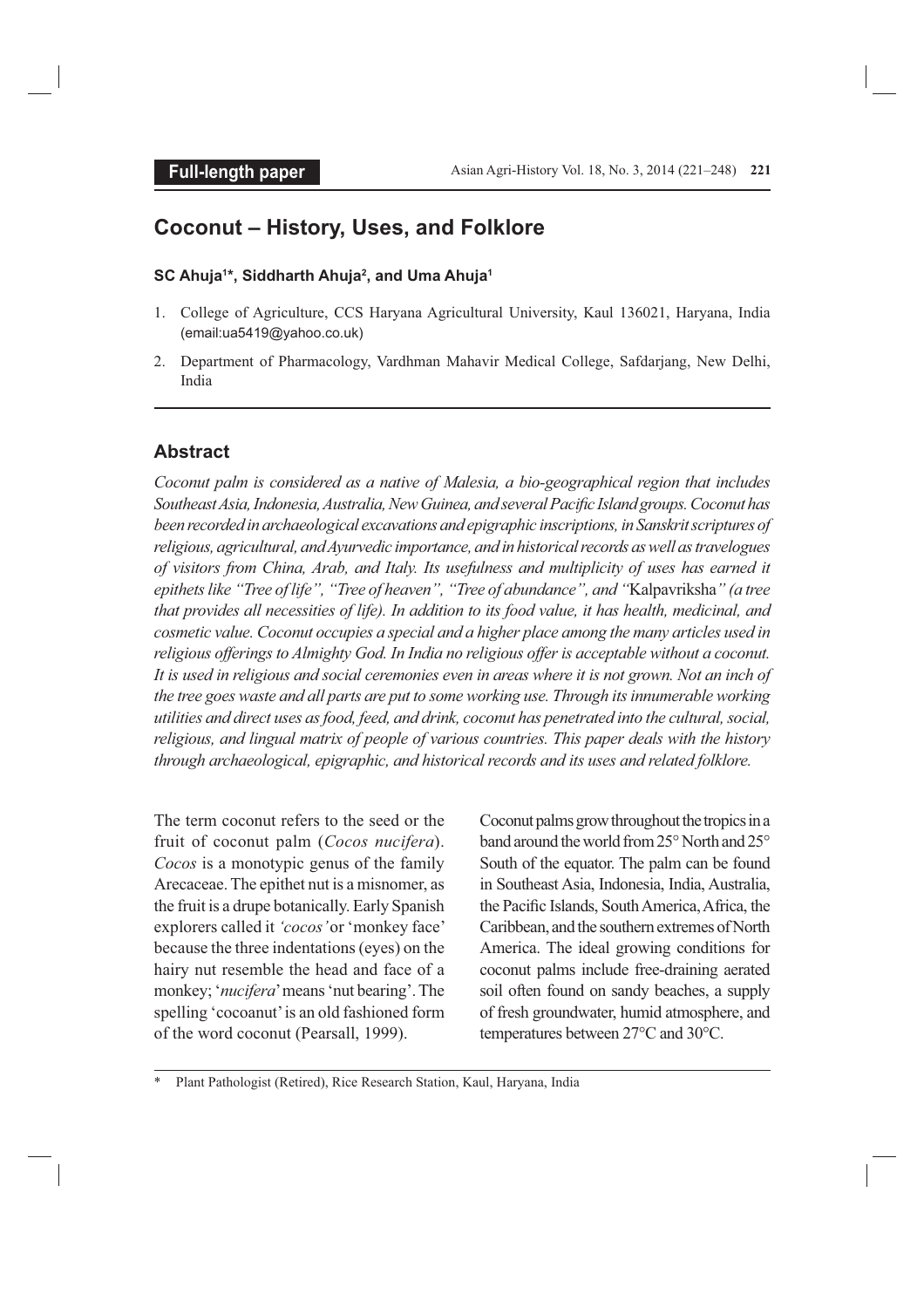The coconut palm is one of nature's wonder. In India, it is appropriately eulogized as '*Kalpavriksha*' (a mythological tree supposed to grant all desires – "the tree that provides all the necessities of life"). It is "*Pokok seribu guna*" (the tree of a thousand uses) to Malays, and "Tree of life" or "Tree of heaven" for a Filipino, "Tree of abundance" or "Three generations tree" to an Indonesian. The very names are reflective of its uses and essentiality in everyday life of people in the tropics. Each and every part of the palm is useful in one way or another and not even an inch of the tree goes waste. The coconut palm is intertwined with life itself, from the food they eat to the beverages they drink and derive almost everything necessary to sustain the life. All the daily needs as household utensils, baskets, cooking oil, furniture, and cosmetics are made from the coconut palm.

# **Origin and history**

The origin of coconut palm is the subject of controversy. Indian mythology credits the creation of palm with its crown of leafy fronds to the sage Vishwamitra, to prop up his friend King Trishanku when the latter was literally thrown out of heaven by Indra for his misdeeds (Gandhi and Singh, 1989; Gupta, 1991). In Vadakurungaduthurai, Lord Kulavanangeesar is believed to have taken the form of a coconut tree to help quench the thirst of a pregnant woman. In Kerala, Goddess Bhagavati is believed to be the soul of the coconut tree. One of the Goddess's common epithets is *Kurumba* which means 'tender coconut'. Folktales of all other areas narrate that coconut originated from head of a dead man or from a dead eel (Johnson, 1921; Roosman, 1970; http://www.hawaiicoconuts.com/coconutfolklore-history/).

Botanists place the origin of coconut palm in Papua New Guinea area, in some very distant past, on basis of occurrence of the nearest botanical relatives (Child, 1974). Harries (1990) argues its origin in Malesia and stated that the distribution of *Cocos* spp. is a relic of Gondwanaland. The current theory suggests it to be native to Malesia, a bio-geographical region roughly defined as an area that includes Southeast Asia, Indonesia, Australia, New Guinea, and several Pacific Island groups. The Indian subcontinent and South Asia designated as Hindustani center, an important region of diversity of crop plants among the eight centers, has been identified as a secondary center of origin of *Cocos nucifera* (Randhawa, 1980).

In the Hawaiian Islands, the coconut is regarded as a Polynesian introduction, first brought to the islands by early Polynesian voyagers from their homelands in the South Pacific. One of the folk songs conveys the importance, indicating its introduction from Tahiti. The song runs as "*Niu-ola-hiki*" (O life-giving coconut of Tahiti) and *"Niuloa-hiki"* (O far-traveling coconut). Human beings seem to have no role in the spread of coconut to various places as these can float for very long periods, and then sprout when they lodge on the shore. This was dramatically demonstrated when coconuts were found growing on an island created by volcanic activity in Krakatoa in 1929–30 (Child, 1974).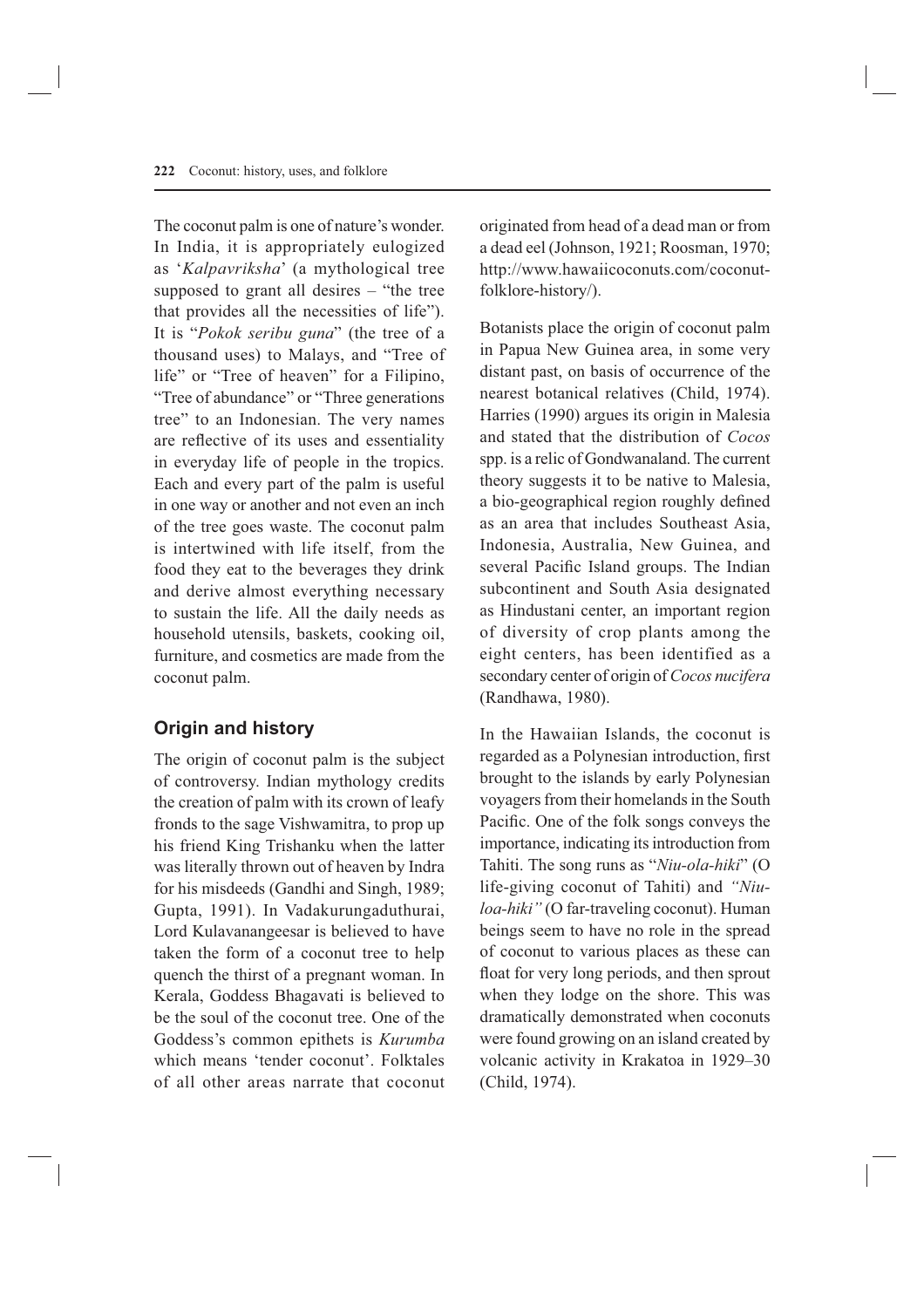The Sanskrit term *narikela* for coconut is believed to be an aboriginal word, derived from two words of South Asian origin, *niyor* for oil and *kolai* for nut (Iyengar, 1913; Achaya, 1998). The Tamil word '*nai*' is for a semisolid greasy fat and appears to be derived from words like *ngai*  and *niu* used for coconut oil in Polynesia and Nicobar islands (Chattopadhyaya, 1970). The root for names for coconut in Tamil, Telugu, Malayalam, and Kannada languages is *ten*, which means south, and *tenaki*, the nut fruit belonging to south. Likewise *tennaimaram-tengimara* would be the tree that belongs to south. In Sri Lanka names for coconut are derived from *ten* again directing towards south. Therefore, one has to look for the islands of South Pacific – Malaysia and Polynesia. The local names for coconut in Polynesia, Melanesia (*niu*), the Philippines, and Guam (*niyog*) are derived from the Malay word *nyiur* or *nyior*. This fact is often cited as evidence that the species originated in the Malay-Indonesian region. Amarkosha (500–800 AD) records synonyms of coconut and refers as *nariker*, *narikel*, *narikela*, and *langalin.* Names of the nut in various languages are presented in Table 1.

## **Archaeological records**

The fossil remains indicate that the plant evolved as far as 20 million years ago, long before man appeared on earth (Menon and Pandalai, 1958; http://cocos.arecaceae. com/index.html). Fossil records from New Zealand indicate that small, coconut-like plants grew there as long as 15 million years ago. Even older [Eocene (Cenozoic): 56.5–35.4 MYBP] fossil fruits have been uncovered in Kerala, Rajasthan, *Thennai* in Tamil Nadu at banks of River Palar, Then-pennai, Thamirabharani, Cauvery and mountain sides at Kerala borders, Konaseema (in Andhra Pradesh), Maharashtra (India) and Khulna in Bangladesh. In ancient India, Proto-asteroids (Nisada in Sanskrit literature) and Indus Valley people (3100– 2800 BC) used coconut. Earthenware vases shaped like a pomegranate and a coconut suggest that these fruits were known to the people of Harappa (Prakash, 1961; Randhawa, 1980; Mehra, 2007).

#### **Epigraphic records**

Coconut also appeared in epigraphic records in India during medieval centuries that refer to bequests of coconut gardens to temples. By 120 AD, Saka Ushavadata, son-in-law of the reigning king Nahapana of Ujjain (54 to 100 AD), gave whole plantations to Brahmins each containing several thousand coconut plants (Kosambi, 1972). In Sri Lanka, the first record appears to be that of King Aggabodhi I (575–608 AD) mentioned in Culawamasa, the ancient Sinhalese chronicle (http://yumditty.com/ about/coconut/e18d9b03-6636-4a07-a79f-30120bedb493). Epigraphic inscriptions reveal that Ermanayaka, in-charge of treasury of Kulottunga Rajindra Coda donated a grove of coconut palms (229 of 1897) to Lord Bhavanarayanaswamy of Bapatla (1163–1180). There are other instances of gifts of plantations of the same crop (Swamy, 1973).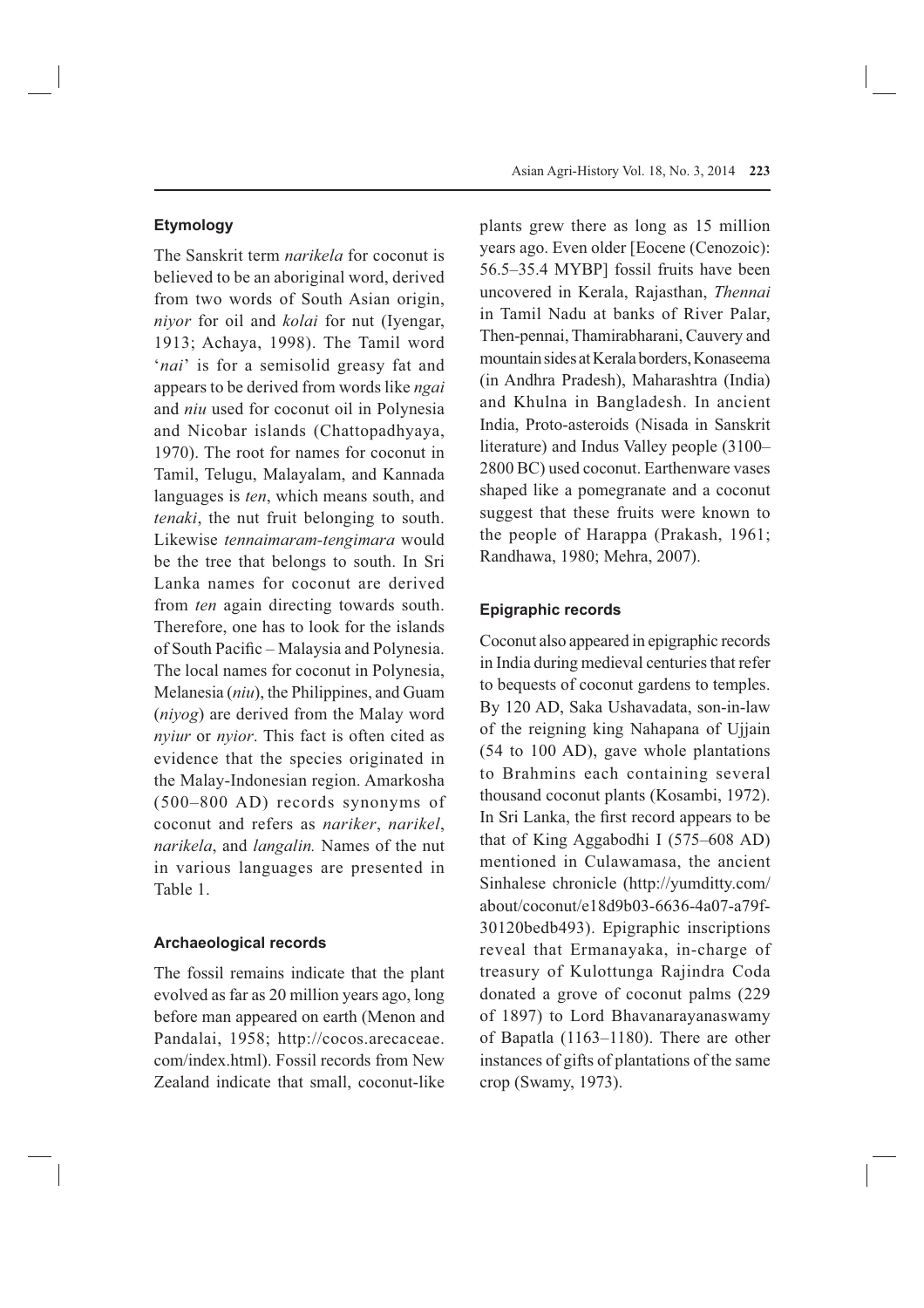|            |  |  |  |  | Table 1. Names of coconut and coconut palm in different languages in various |  |
|------------|--|--|--|--|------------------------------------------------------------------------------|--|
| countries. |  |  |  |  |                                                                              |  |

| Country/       |                                                                                                                                                                                                                          |
|----------------|--------------------------------------------------------------------------------------------------------------------------------------------------------------------------------------------------------------------------|
| Language       | Names                                                                                                                                                                                                                    |
| India          |                                                                                                                                                                                                                          |
| Assamese       | Narikel, phalkeshav                                                                                                                                                                                                      |
| Bangla         | Nirikel, narakel, nariyal, dab, narikel                                                                                                                                                                                  |
| Gujarati       | Jhada, naliyer, nariel, nariera, nariyeta, naryal, narel, nariel, nariyal                                                                                                                                                |
| Hindi          | Nnarel, nariel, nariyal, narikel, narial, khopra, nariyel                                                                                                                                                                |
| Malayalam      | Tenga, thenna, thengu                                                                                                                                                                                                    |
| Malabar        | Temga                                                                                                                                                                                                                    |
| Maithali       | Nariker                                                                                                                                                                                                                  |
| Marathi        | Narel, nariel, nariyal, naral, mad, madda, mahad, mar, narial, naral cha jhada,<br>naral mad, narela, narula, tenginmar, varala, naral shahle                                                                            |
| Oriya          | Nardiya                                                                                                                                                                                                                  |
| Kannada        | Tengu, tengina-kayi, tengina-mara, tengina-chippu                                                                                                                                                                        |
| Punjabi        | Naarial, narial                                                                                                                                                                                                          |
| Sanskrit       | Jataphala, kalpavriksha, mahaphala                                                                                                                                                                                       |
| Tamil          | Tenku, tenkay, tengai, tengu, thengu, tennai maram, thenga, thenkaii, taynga,<br>tenna, tenna-chedi, tenna maram, tingling                                                                                               |
| Telugu         | Narikadam, narikelamu, kobari, tenkai, narikadam, naril, erra-bondala, goburri-<br>koya, gujju-narekadam, kobarri-chetu, kobarichullu, nari-kadam, tenkia, tenkaya-<br>chettu, kobbarikaya, kobbera, narikelamu, tenkaya |
| Urdu           | Naariyal kaa per, nariyel                                                                                                                                                                                                |
| Asia           |                                                                                                                                                                                                                          |
| Arabic         | Jadhirdah, shajratun-narjil, shajratul-jouze-hindi, narjil, jouze-hindi                                                                                                                                                  |
| Azeri          | Kokos palmasi                                                                                                                                                                                                            |
| <b>Burmese</b> | Makun, ong, ung, ung-bin, on, onsi, onti, ondi                                                                                                                                                                           |
| Chinese        | Ye-tsu, Yüe-wang-t'ou, Ke Ke Ye Zi (Taiwan), Ye Shu, Ye Zi                                                                                                                                                               |
| Java           | Kalapa, Krambil                                                                                                                                                                                                          |
| Khemer         | $D^{o:n}$                                                                                                                                                                                                                |
| Bali           | Niu or niuh                                                                                                                                                                                                              |
| Goram          | Niu                                                                                                                                                                                                                      |
| Hebrew         | Kokus, qoqus, koko yashi, kokoyashi, natsume yashi, ko-ko-ya-si                                                                                                                                                          |
| Korean         | K'o k'o neos, ko-ko-su, ko-ko-ya-ja, kokosu                                                                                                                                                                              |

*continued*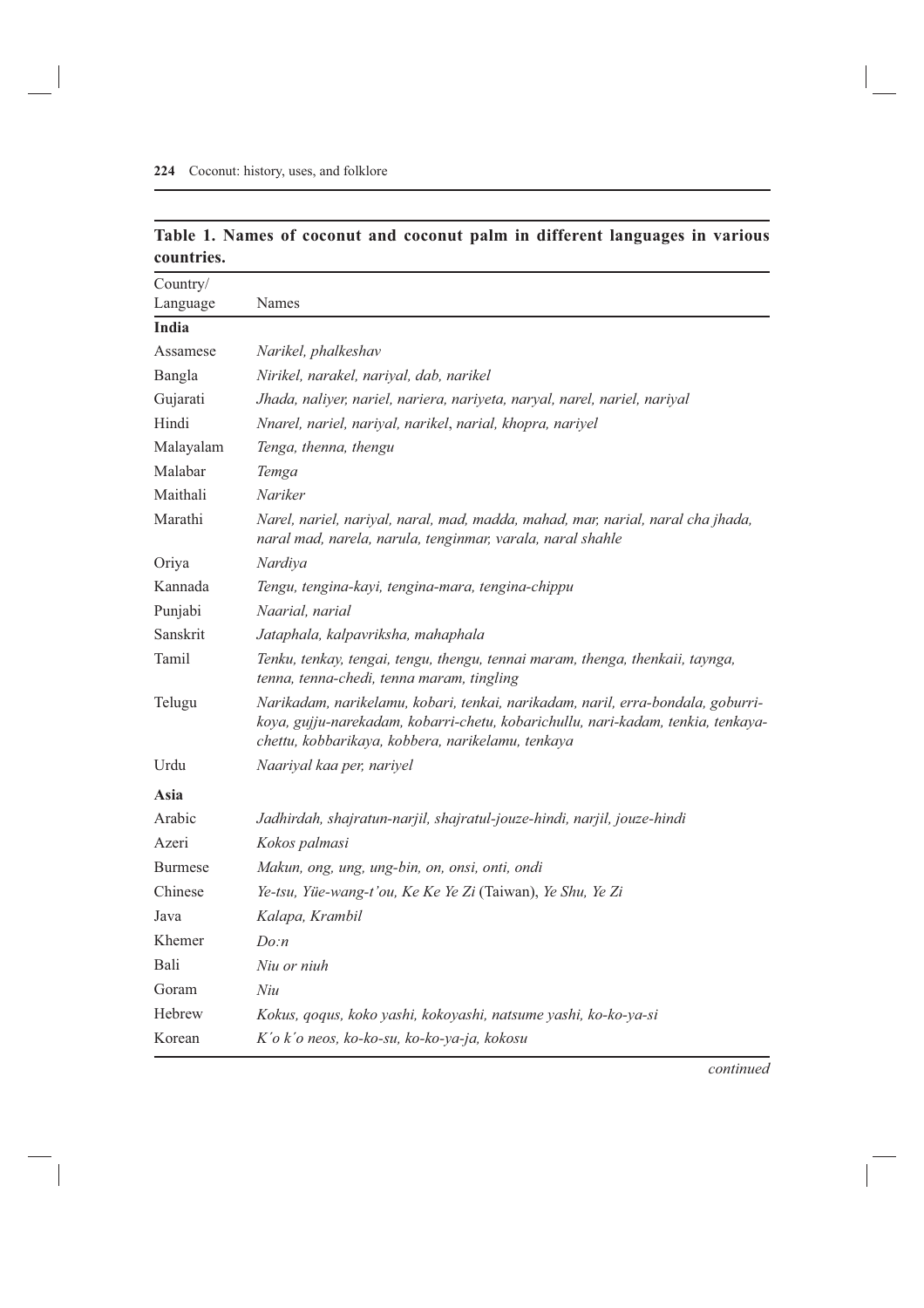| Table 1. continued    |                                                                                                                                                   |  |  |
|-----------------------|---------------------------------------------------------------------------------------------------------------------------------------------------|--|--|
| Country/<br>Language  | Names                                                                                                                                             |  |  |
| Lao                   | Phao, maldve, kurumba                                                                                                                             |  |  |
| Malay                 | Niu, niur, nyiur                                                                                                                                  |  |  |
| Nepalese              | Narival, nariwal                                                                                                                                  |  |  |
| Persian               | Darakhte-nargil, darakhte-bandinj, nargil, badinj                                                                                                 |  |  |
| Philippines           | Llubi (vasayan)                                                                                                                                   |  |  |
| Tagalog               | Boko, buko, niog, niyog, ubod (palm heart)                                                                                                        |  |  |
| Sinhalese             | Pol, pol-gass, pol-gah, pol-nawasi, tambili, polgaha                                                                                              |  |  |
| Thai                  | Ma phrao, ma phrao on, maak muu, maphrao, má-práao, maprao, maprow                                                                                |  |  |
| Vietnamese            | Cốt dừa, cot dua, dừa, dua                                                                                                                        |  |  |
| <b>Europe</b>         |                                                                                                                                                   |  |  |
| Armenian              | Hantkakan engouz, hendkakan enkoyz, hentgagan engouz                                                                                              |  |  |
| Bulgarian             | <b>Kokos</b>                                                                                                                                      |  |  |
| Croatian              | Kokosova palma                                                                                                                                    |  |  |
| Czech                 | Kokosovník ořechoplodý                                                                                                                            |  |  |
| Danish                | Kokosnød, kokosnoed, kokospalme                                                                                                                   |  |  |
| Dutch                 | Klapperboom, kokos, kokosnoot, kokosnootpalm, kokospalm                                                                                           |  |  |
| Estonian              | Kookospalm                                                                                                                                        |  |  |
| Esperanto             | Kokoso                                                                                                                                            |  |  |
| Finnish               | Kookosplamu                                                                                                                                       |  |  |
| French                | Coco, cocotier, cocoyer, coq au lait, noix de coco, coutie                                                                                        |  |  |
| Galician              | Coco                                                                                                                                              |  |  |
| German                | Kokospalme                                                                                                                                        |  |  |
| Greek                 | Argellia argellion, karida, karides, kokkofoinika, karýda, karida, kokofoínika, koix                                                              |  |  |
| Hungarian             | Kókuszdió, kapampangan                                                                                                                            |  |  |
| Dutch                 | Coco, cocos, cocospalm, klapperboom                                                                                                               |  |  |
| Italian               | Cocco, noce di cocco, palma del cocco                                                                                                             |  |  |
| Lithuanian            | Riešutinė kokospalmė, riešutinis kokosas                                                                                                          |  |  |
| Norwegian<br>(Bokmål) | Kokospalme                                                                                                                                        |  |  |
| Portuguese            | Cairo (coconut fiber), coco, coco da bahia, coco da India, coco-da-Praia,<br>coqueiro, coqueiro da Bahia (Brazil), coqueiro-da-Praia, noz de coco |  |  |
| Romanian              | Cocotier, nucă de cocos                                                                                                                           |  |  |

*continued*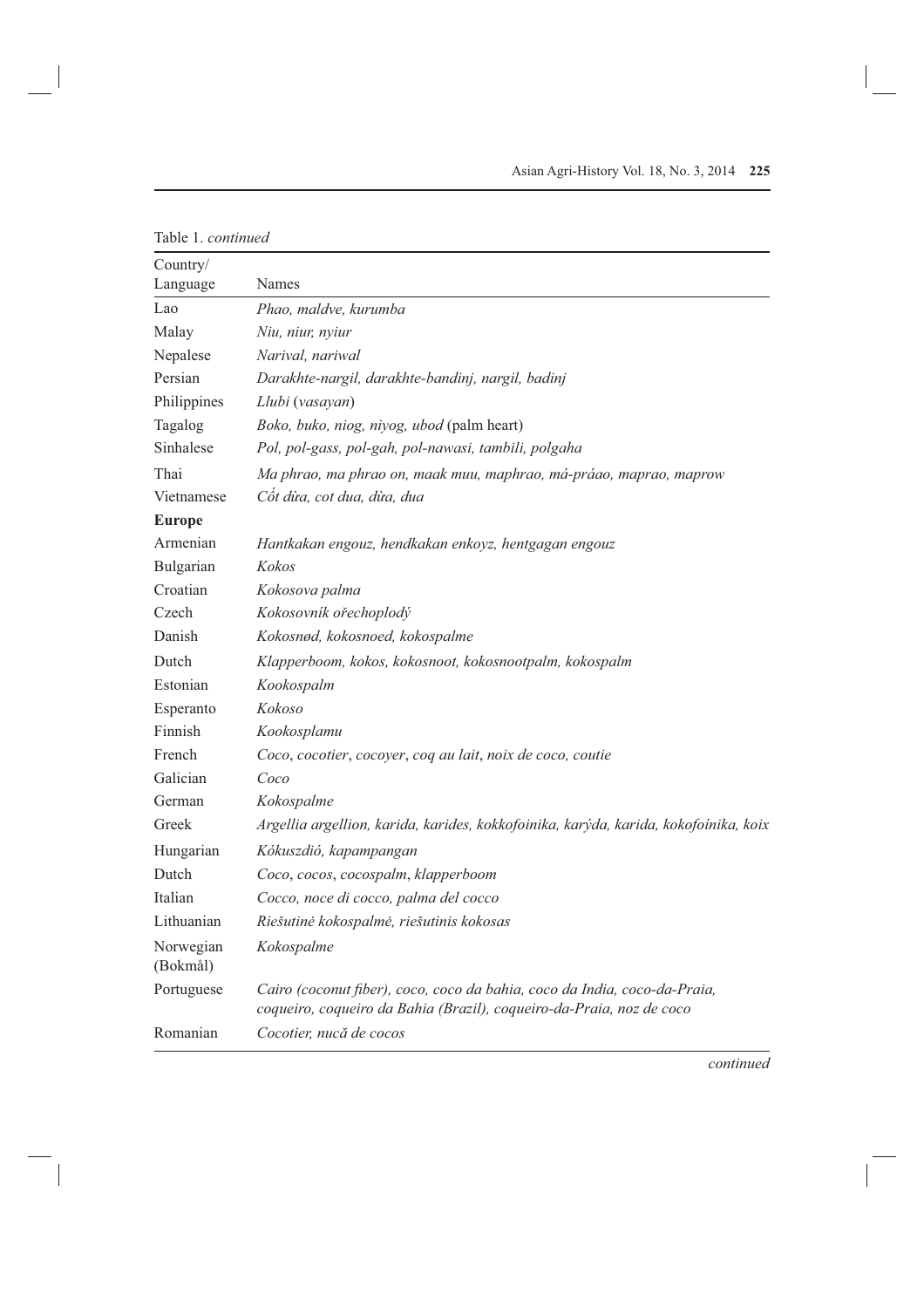|  | Table 1. continued |
|--|--------------------|

| Country/          |                                                                                |
|-------------------|--------------------------------------------------------------------------------|
| Language          | Names                                                                          |
| Russian           | Kokos, kokos orekhonosnmi, kokosobaia pal'ma, kokosovyj oreh, kokosovyj orjekh |
| Slovenian         | Kokos, kokosa, kokosova palma                                                  |
| Spanish           | Coco, coco de agua, cocotero, nuez de coco, palma de coco, palmera de coco     |
| Catalan           | Cocoter                                                                        |
| Swedish           | Kokos, kokosnöt, kokospalm                                                     |
| Turkish           | Hindistan cevizi                                                               |
|                   | Upper Sorbian Wšědna kokosowa palma                                            |
| Frisian           | Kokosnút                                                                       |
| Slovak            | Kokosový orec                                                                  |
| <b>Americas</b>   |                                                                                |
| Eniwetok          | Ni                                                                             |
| Nukuoro           | Nui                                                                            |
| Guarani           | Mbokaja'a                                                                      |
| New Caledonia Niu |                                                                                |
| Palau             | Iru, yap                                                                       |
| Kosrae            | Lu                                                                             |
| Pohnhpei          | Ni                                                                             |
| Papua New         | Niu                                                                            |
| Guinea            |                                                                                |
| Fiji              | Niu                                                                            |
| Guam              | Niyog                                                                          |
| Banyak Island     | Nu                                                                             |
| Western New       | Nu                                                                             |
| Guinea            |                                                                                |
| Kiribati          | Te ni                                                                          |
| Quechua           | Pikwayu                                                                        |
| Truk              | Ny                                                                             |
| Tongan            | Niu                                                                            |
| Hawaii            | Niu                                                                            |
| Africa            |                                                                                |
| Amharic           | Ko-'o-ko-'o-ne-te, ko-ka-se, kokas, kokonet                                    |
| Lingala           | Kokotí                                                                         |
| Swahili           | Dafu, mnazi, nazi                                                              |
| Sudanese          | Kalapa                                                                         |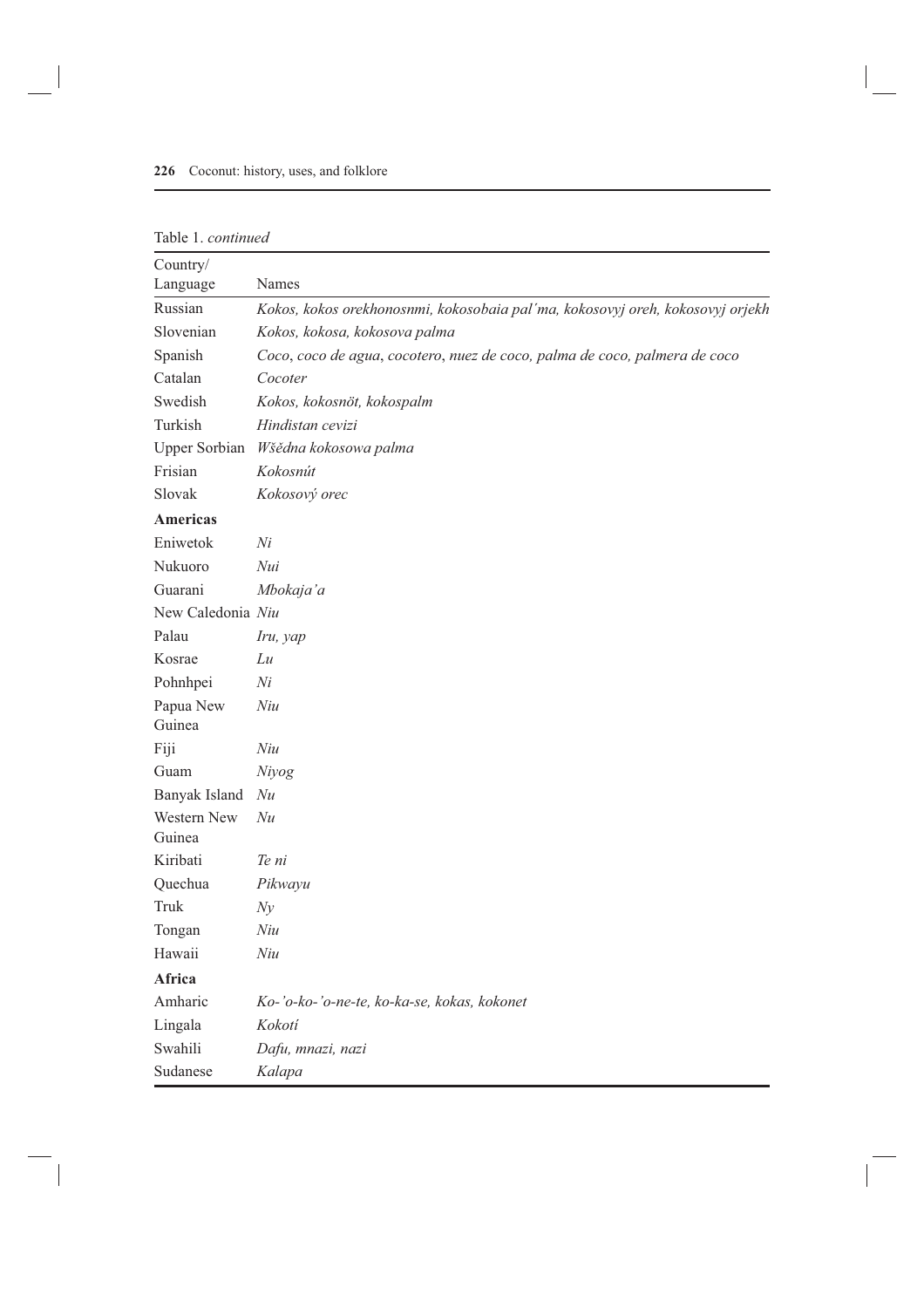### **Written records**

There is no reference on coconut in Vedas; however, several references occur in post-Vedic works as epic of Mahabharata (3000 BC), Ramayana, Puranas, and Buddhist stories of Jataka. Other sources of information on coconut include Ayurvedic and agricultural treatises, historical accounts, travelogues, and Sanskrit literature. Coconut is mentioned in the  $2<sup>nd</sup> - 1<sup>st</sup>$  century BC in the Mahawamsa, the historical chronicle of Sri Lanka. It was probably in the earlier part of this period that the coconut milk began to be used as an article for the sacred bath of deities in temples and received *agamic* sanction for its role in ritualistic practices. The coconut also found entry into domestic rituals, attained sanctity as an offering to God and stabilized itself as an object of gift to guests on occasions like marriage and other ceremonies and festivals.

Among Puranas references on *narikera*  occur as a forest plant in Matsya Purana (MP) (1000 AD), Brahmavaivarta Purana (BVP) (8th century AD), and Brahma Purana (1000–1200 AD). It is referred as a medicinal plant and as a requirement in religious rites [Agni Purana (800–900 AD) and Brahma Purana]; and an essential plant for beauty, atmospheric purity, and

*The coconut palm is one of nature's wonder. In India, it is appropriately eulogized as* **'Kalpavriksha'** *(a mythological tree supposed to grant all desires – "the tree that provides all the necessities of life").*

*The current theory suggests it (coconut) to be native to Malesia, a biogeographical region roughly defi ned as an area that includes Southeast Asia, Indonesia, Australia, New Guinea, and several Pacific Island groups.* 

quietude (MP). Matsya Purana prescribes planting of coconut among other auspicious trees in a garden attached with a house and considers it as a tree that brings prosperity and increases riches (Sensarma, 1989; Pandey, 1996).

Various agricultural treatises such as Kashyapiyakrishisukti (c. 800 AD), Lokapakara of Chavundaraya (c. 1025 AD), Vrikshayurveda of Surapala (c. 1000 AD), Vishvavallabha of Chakrapani Mishra (c. 1577 AD), Krishi Gita  $(15<sup>th</sup>$  century) in Malayalam, and Vrkshayurveda of Sarangadhara show a number of references on this useful palm (Ramachandra Rao, 1993; Sadhale, 1996, 2004; Ayachit, 2002; Ayangarya, 2006; Kumar, 2008). Charaka Samhita (c. 700 BC) refers to bunches of coconut among the presents brought to the king and Sushruta Samhita (c. 400 BC) refers to *narikera* in *madhura varga*  and *asavas* (Aiyer, 1956; Sharma, 1996; Mehendale, 2007)*.*

*The fossil remains indicate that the plant evolved as far as 20 million years ago, long before man appeared on earth.*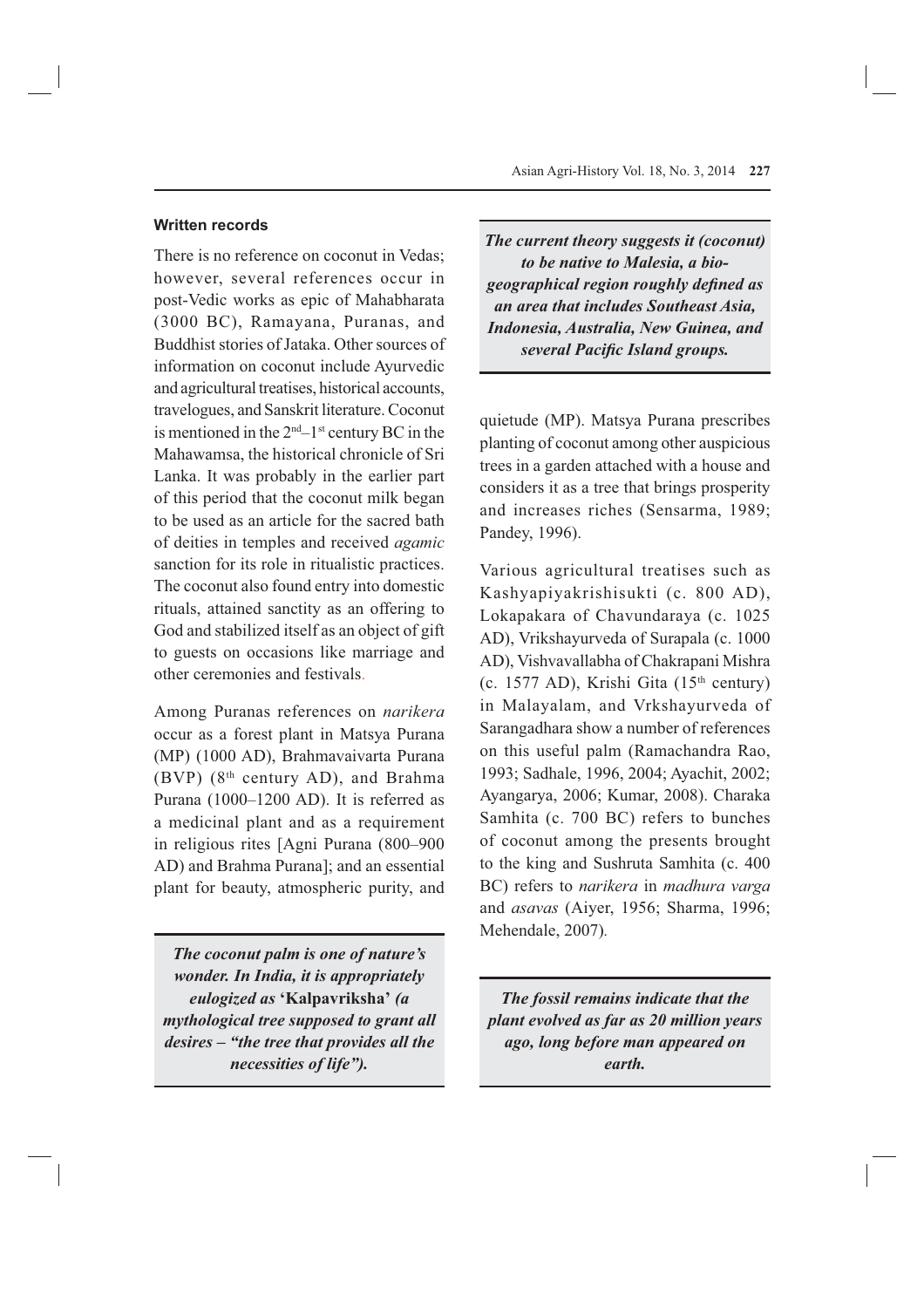References are frequent in Sanskrit literature. Early records of coconut in Sanskrit literature are available in Abhijana Shakuntala and Raghuvamsa of Kalidasa (380–413 AD) and Harsacarita (606 AD) of Bana and Varahamihira (Banerji, 1968; Sharma, 1979). Bana, a courtier of the king, gives detailed description of excellence of good soil of Srikantha Janpada having *Sthaneshwara* (modern Kurukshetra) as a part. Strangely enough, Bana mentions "Wood rangers tasted the coconut juice" and that the traveling folk "plundered the date palm".

The people of South India were familiar with the coconut from antiquity and early Tamil (Sangam literature) has numerous references to it. The earliest of these poems, *Tholkappiyam* written by Tholkappier during 200 BC refers to crop rotation and intercrops ginger and turmeric in coconut and jackfruit plantations (Jeyarajan, 2007). Later Sangam (100 BC–400 AD) literature also refers to coconut (Aiyer, 1956).

#### **Historical records**

The nuts remained unknown outside their tropical habitats until 1831 when JW Bennett, an Englishman, wrote "A Treatise on the Coco-nut Tree" and many valuable properties of this splendid palm. Revelations such as applying charcoal from the shell as a tooth cleanser, removing wrinkles with coconut water, and using the root for medicinal purposes spurred European interest in the nut. In the West, the first written reference on the coconut palm is that in the Sallier papyrus stating about the specimen of this plant in the botanical collection of Tothmes I (around 1650 BC) (Chiovenda, 1921, 1923).

The Greek physician Ctesias (415 BC) mentioned coconut fruits in India (Chiovenda 1921, 1923). Reference on occurrence of coconut in Assam is available in travelogue of Yuan Chwang, the Chinese pilgrim, who visited India (640 AD) during the reign of King Harshavardhana of Thanesar and Kanauj (Watters, 1905; Sharma, 1970). Ibn Khurdadhbih, Abu'l-Qasim 'Ubayd Allah 'Abd Allah (885 AD) in his book Kitab al-Masalik wa"l\_Mamalik (The Book of Roads and Kingdoms) mentions about commodities imported from India including coconut (Ahmad, 1989). Babarnama (Memoirs of Babur, 1483–1530) refers it as Hindinut and the plant's general resemblance with date palm with more glistening leaves and also to walnut in having green outer husk made of fiber (Beveridge, 1921; Randhawa, 1982). Manucci, an Italian traveler who reached India in 1656 during reign of Shah Jahan and served under Prince Dara Shikoh, refers to coco or palm as a curios tree (Irvine, 1907–08).

Reference on coconut (*kanbar*) appeared as early as 1030 AD in Al-Birhuni. Ibn Batutta (1333) mentions that "It makes an excellent honey and the merchants

*There is no reference on coconut in Vedas; however, several references occur in post-Vedic works as epic of Mahabharata (3000 BC), Ramayana, Puranas, and Buddhist stories of Jataka.*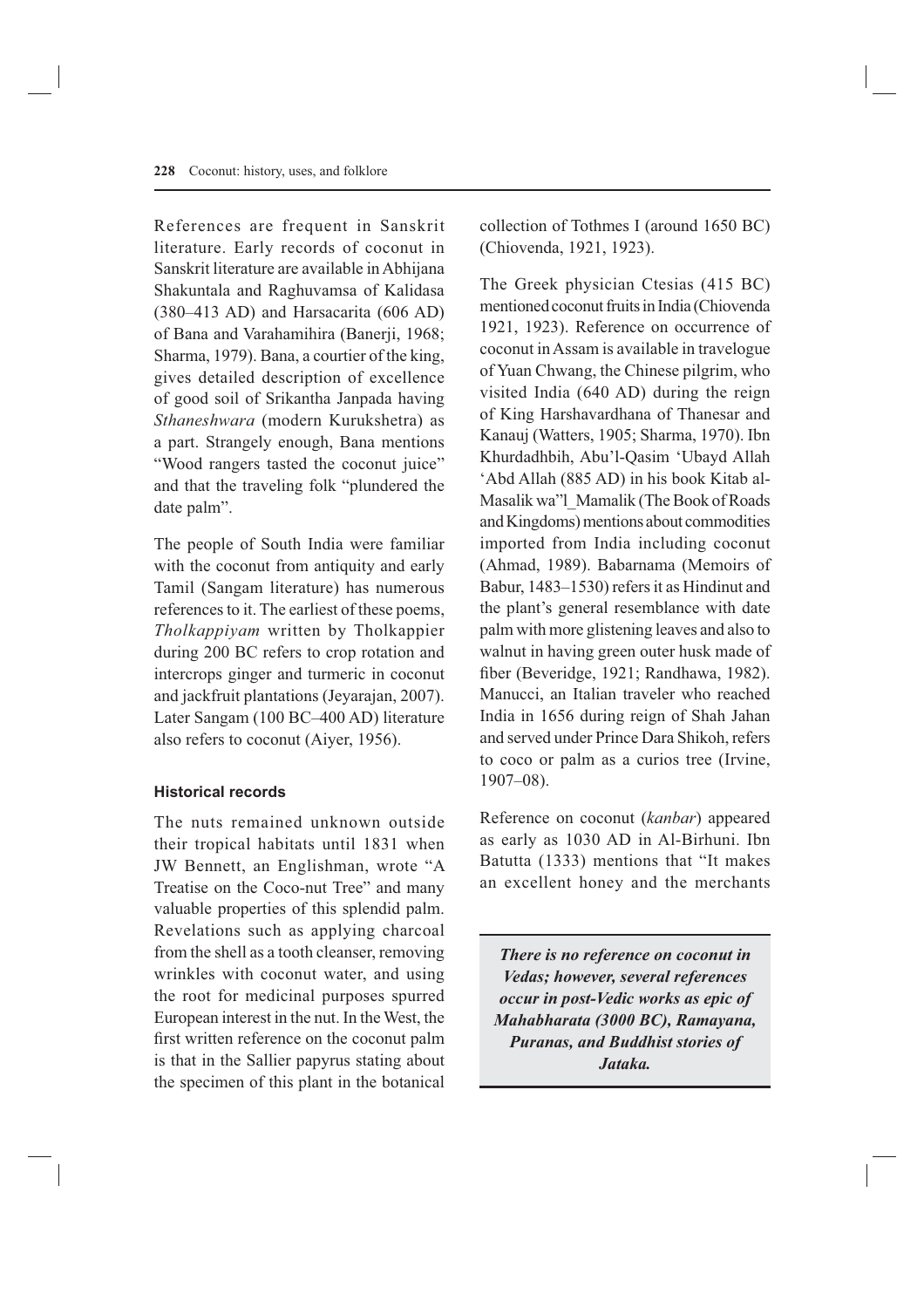of India, Yemen, and China buy it and take it to their own countries where they manufacture sweetmeats from it" (Gibbs, 1929; Randhawa, 1982).

Coconuts made a strong impression on Venetian explorer Marco Polo, 1254 to 1324 CE, when he encountered them in Sumatra, India, and the Nicobar Islands, and called them "Pharaoh's nut". The reference to the Egyptian ruler indicated Polo was aware that during the  $6<sup>th</sup>$  century Arab merchants brought coconuts back to Egypt probably from East Africa where the nuts were flourishing.

Ain-i-Akbari (1590 AD) lists coconut under dried fruits and provides rates prevailing at the time of Akbar, the great Mughal Emperor, as one piece to cost 4 dams and dry dates at the rate of 6 dams per seer (Blochman, 1989) while Jawalia *et al.* (2001) lists rates of coconut kernel in 1688 in Rajasthan as nine seers per rupee.

## **Varieties in medieval India**

Coconut palms are raised either for kernel, water, liquor or for coir only. The plants tapped for liquor fail to produce quality coir. In Mysore, coconut is rarely used for extraction of wine, as this destroys the fruit, and ripe fruits are considered as valuable part of the produce (Watt, 1889).

Krishi Gita (Agricultural Verses) in Malayalam (c.  $15<sup>th</sup>$  century), mentions three varieties of coconut in Kerala called *Cheruthenga* with small nuts, an exotic cultivar, *Dhruvam* with more nut water, and *Gowripathra* type coconut rarely seen outside Kerala with two variants, *Kannikkooran* and *Kumbhakudwan* (Kumar, 2008). Shortt mentioned 30 varieties grown in Travancore during 1880s. Varieties planted for different purposes were known. Spon highlighted the Laccadive small fruited form with soft, fine but strong coir, and considered it worthy of special mention being cultivated for the production of fiber (Watt, 1889). In Mysore four varieties of coconut were known, i.e., red, red mixed with green, light green, and dark green. The red variety is reckoned as somewhat better than others and is sold promiscuously (Watt, 1889).

# **Uses**

Coconut is considered as one of the ten most useful trees in the world, and one among the five *Devavrikshas* (God's trees) known in India, providing food for millions, especially in the tropics.

The multiplicity and versatility of uses of coconut tree can be best judged by an Indonesian saying: "There are as many uses for the coconut as there are days in the year." Around 83 functional uses of various parts of palm listed range from food to stuffing of coir in pillows, preparation of beds, ropes, mats, utensils of daily use such as spoons, drainers, brooms, chains, toddy drawers, door mats, floor mats, musical instruments, furniture, cots, rosary boxes, brush, fuel, scoops, containers, oil bottles, toothbrushes, hooka-bases, neck belts and blinds for bulls used for plowing and oil crushing, cricket bats, and various types of children's toys (Watt, 1889).

Coconut palm is put to innumerable uses in Sri Lanka. In Dickens' words borrowed from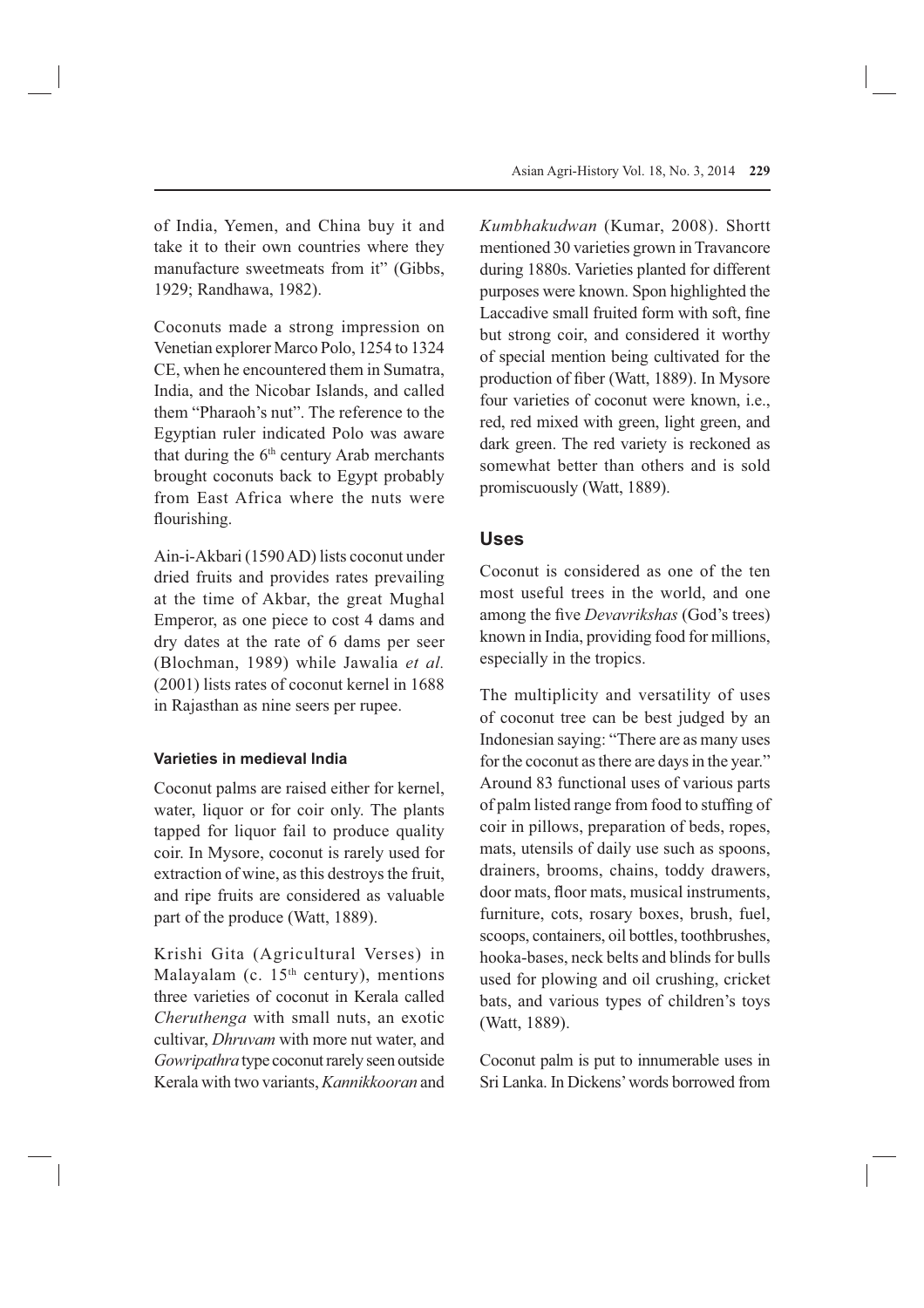Watt (1889): "To an average Sri Lankan coconut palm calls up a wide range of ideas. It associates itself with nearly every want and convenience of his life. It might tempt him to assert that if he was placed upon earth with nothing else whatever to minister to his necessities than the cocoa-nut tree, he could pass his existence in happiness and content."

### **As food**

Coconut provides five types of food products: coconut water, coconut milk, sugar, oil, and meat. The cavity of the immature nut is filled with "water" containing sugars; the water has been used as a refreshing drink since ancient times as mentioned by Kalidasa (380–413 AD) (Aiyer, 1956; Banerji, 1968). Coconut water is sterile until the coconut is opened (unless the coconut is spoiled). As the nut matures, the volume of liquid is reduced considerably and the taste turns brackish. In ancient Tamil country, a drink called *munir* relished by women was made up equally of green coconut water, sugarcane juice, and fresh *neera* (Arokiasami, 1972). Coconut water is used in the making of the gelatinous dessert '*Nata de coco*' that became popular in Japan and earned for Filipinos a number of jobs. BVP records an interesting observation that the coconut water stored in a brass container turns alcoholic (Sensarma, 1989).

Nutmeat of immature coconuts is like custard in flavor and consistency, and is eaten or scraped and squeezed through cloth to yield a 'cream' or 'milk' used on various foods. It is cooked with rice to make Panama's famous '*arroz con coco*'; it is also cooked with taro leaves or used in coffee as cream. Coconut milk (which is approximately 17% fat) made by processing grated coconut with hot water or hot milk extracts the oil; and aromatic compounds from the fiber. Coconut cream rises to the top when coconut milk is refrigerated and left to set. It is used in preparing many vegetables and meat dishes, imparting a distinct flavor, and as an accompaniment to rice items like *appam*  (Achaya, 1998). The white, fleshy part of the nut is edible and used fresh or dried (desiccated) in cooking. Copra, the dried meat of the seed is the source of coconut oil. Shredded copra is used in cakes, pies, candies, and in curries and sweets. When the nut is allowed to germinate, the cavity fills with spongy mass called 'bread' which is eaten raw or toasted in shell over fire. Sprouting seeds may be eaten like celery.

The diverse uses of coconut are best exemplified in cuisine of Kerala. It is used in vegetable dishes such as *aviyal, kalan, olan,* and *pulisseri. Aviyal* is a dish of soft vegetables like green bananas, drumsticks, various beans and even green cashew nut cooked in coconut milk and then tossed with some fresh coconut oil in sour curd. *Kalan* is a similar preparation in which green bananas are used while white pumpkin and dried beans are used in *olan* (Prakash, 1961).

Coconut chutney forms an essential accompaniment of many snack foods such as *idli, dosai*, *pessarattu*, and *vadai*. A number of sweet confections are prepared with coconut milk and copra. Goa has two confections: Biblinica, a dessert of egg yolk flour and coconut milk and *Dos de Grao*, prepared with *besan* (gram flour), ground coconut, and sugar baked together.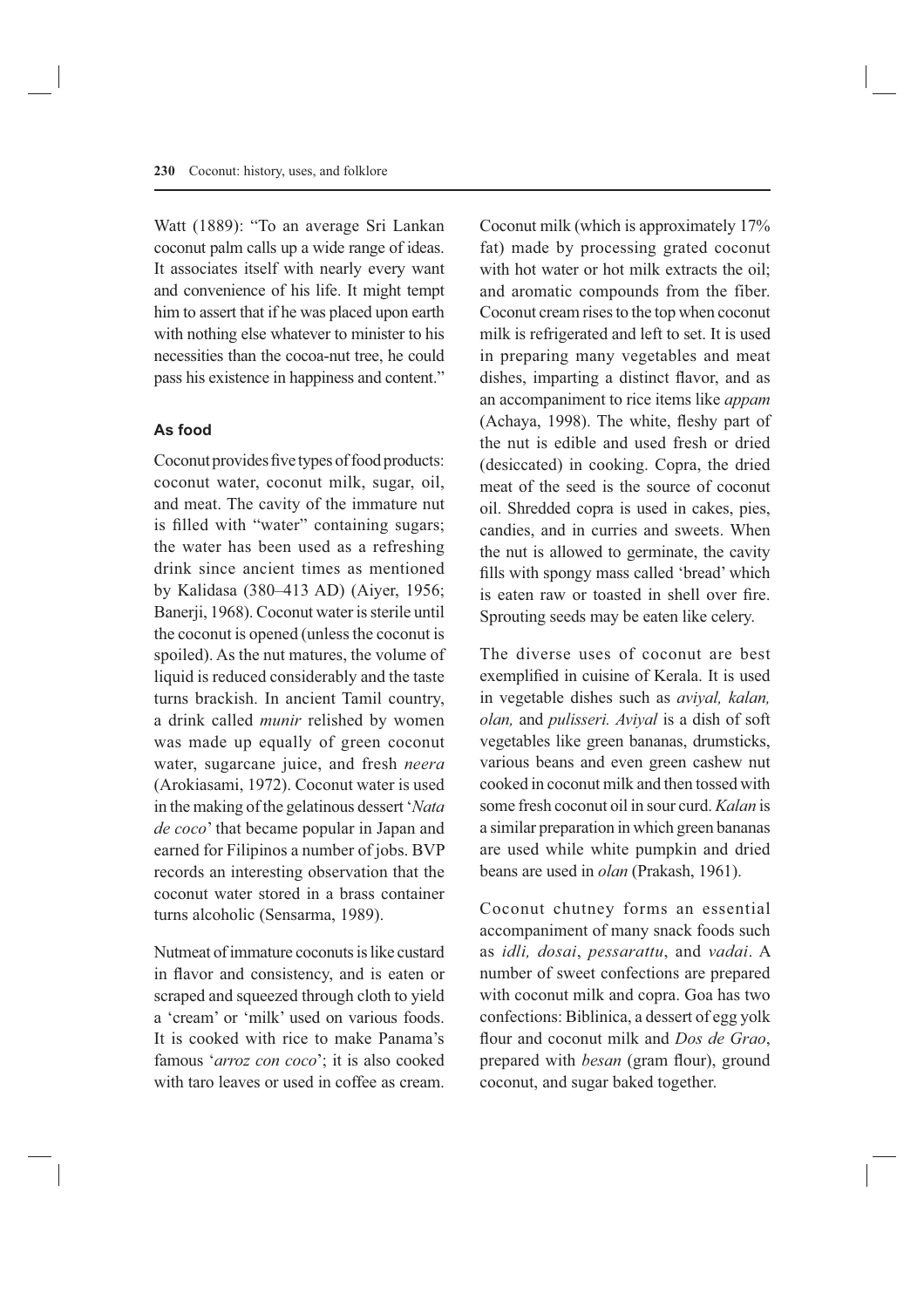In Sri Lanka, coconut is used to prepare special dishes. *Kiribath,* rice cooked in coconut milk, is part of nearly every ceremonial occasion. *Kawum* (sweet oil cakes) and other special snacks are also popular at special events.

Apical buds of adult plants are edible and are known as "palm-cabbage" (though harvest of this kills the tree); the interior of the growing tip is called "heart-of-palm" and is considered a rare delicacy. Harvesting this also kills the tree. Hearts-of-palm are normally eaten in salads; such a salad is sometimes called "millionaire's salad". In addition to the above delicacies, coconut is used widely in cuisine of various countries for preparation of vegetarian dishes (http:// www.vegparadise.com/highestperch58. html).

# **Cooking oil**

Dried meat of coconut becomes copra and is processed for oil. In India, people make a vegetarian butter called 'ghee' from coconut oil; it is also used in infant formulations. Coconut oil has been used as a cooking medium in South India and Southeast Asia since ancient times. It is of course primary culinary fat in Kerala. Coconut oil is extensively used as a hair oil and body oil, for burning wicked oil lamps, and as lubricant. It has medicinal properties and is used in cosmetics.

## **Cosmetics**

Coconut oil has been used for centuries in hair care and skin products. Its moisturizing and softening properties are exploited in many kinds of creams and lotions today. The oil is also used extensively in the production of detergents and soaps. It is rich in glycerin and used in making soaps, shampoos, shaving creams, toothpaste lotions, lubricants, hydraulic fluid, paints, synthetic rubber, plastics, margarine, and in ice cream. The industrial process for making soap was patented in 1841 that required a cheap source of oil as coconut oil (Harries, 1978). From 19<sup>th</sup> century until 1960, copra, the dried kernel of coconut, became the most important source of vegetable oil in international markets as oil was used in manufacture of soaps, candles, and explosives.

The cosmetic industry incorporates coconut oil in the manufacture of lipstick, suntan lotion, and moisture creams. Coconut oil is included in shampoo and shaving creams for its excellent moisturizing ability as well as its ability to produce abundant lather.

## **Drinks and liquor**

Pulastya, an ancient sage and author of one of the original *smrities* (Hindu canons) has enumerated 12 kinds of liquors of which *narikelaja* or coconut liquor is prepared from toddy or milk mixed with plantains, ripe Indian gooseberry (*Emblica officinalis*), and the drug *Indrajiva.* Kalidasa refers in his poems about the coconut liquor and its profuse use by men and women during Gupta period (Datta, 2000). The Hindu scripture, *Vishnudharam Sutra* (100–300 AD) refers to *narikelasava* prepared from juice of coconut and also to prohibition against usage by Brahmans of ten kinds of intoxicating drinks prepared from various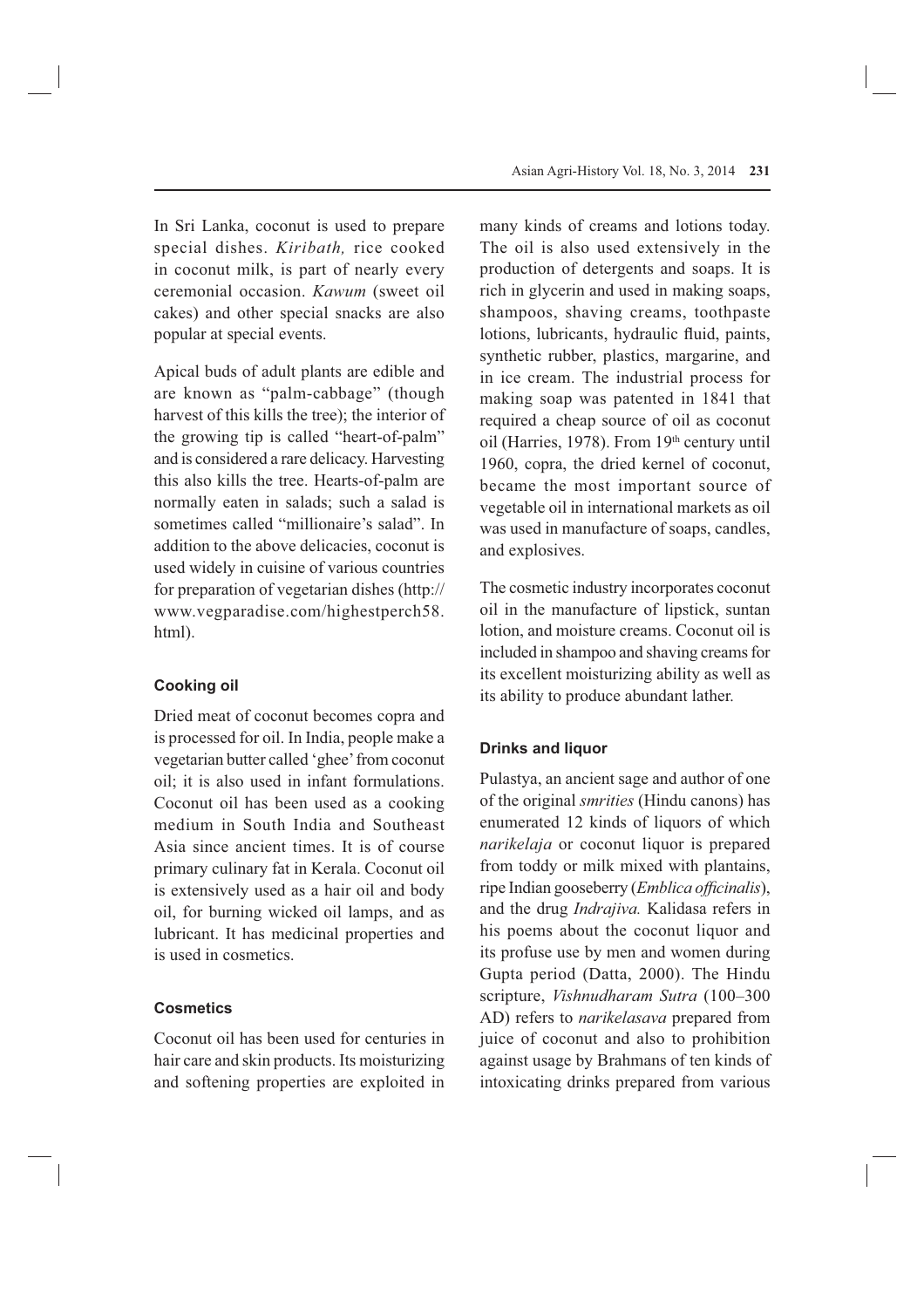*The diverse uses of coconut are best exemplified in cuisine of Kerala.* 

plant parts including that from coconut (Prakash, 1961; Sensarma, 1989).

Coconut flower cluster, on incision provides a sweet juice which when fresh and not fermented is used for breakfast and dinner in Kiribati, an island nation in central tropical Pacific Ocean. Left standing, it ferments quickly into a beer with alcohol content up to 8%, called toddy in India and Sri Lanka; *tuba* in Philippines and Mexico; and *tuwak* in Indonesia and Malaysia. In Kerala, toddy is also called *kallu*, *madhu*, *neera* or just coconut palm wine*.* After a few weeks, it becomes vinegar. Coconut fenny is a distilled product from coconut toddy (Sekar and Mariappan, 2007). '*Arrack*' is the product after distilling fermented toddy and is a common spirituous liquor consumed in the East. *Ruku raa* is an extract from the young bud and a very rare type of nectar collected. It is used as morning break drink in the islands of Maldives and reputed for its energetic power thus keeping the "*raamen*" (nectar collector) healthy and fit for more than 80 or 90 years of age. Palm wine has a special place in traditional celebrations and ceremonies such as marriage, burial, and settlings.

Alcoholic beverages do not play a role in the formal rituals of Sri Lanka, being condemned by Islam, Buddhism, and Hinduism alike. Alcohol is, however, a ubiquitous part of men's social gatherings, where beer, toddy (fermented palm nectar), *arrack* (distilled palm nectar), and *kassipu* (an illegally distilled beverage) are consumed in great quantities (http://www.everyculture.com/ Sa-Th/Sri-Lanka.html).

## **Coconut sugar**

The cloudy liquid is easily boiled down to syrup, called jaggery, coconut molasses, or *dhiyaa hakuru* and then crystallized into a rich dark sugar, almost exactly like maple sugar. Sometimes it is mixed with grated coconut for candy as *te kamamai* in Kiribati and 'addu bondi', in the southernmost atoll, Addu Atoll. Boiled toddy, known as jaggery, with lime makes a good cement (Mittre, 1991).

### **Medicinal uses**

Medicinal value of coconut has been known in India since ancient times (Chiovenda, 1921, 1923). Sushruta Samhita (c. 400 BC) mentions *narikera* in *madhura varga* and *asavas* (Sharma, 1979). Coconut is used in Ayurveda in the following afflictions: in chronic fever [Vaidyamanorama – VD, 800–1000 AD]; acid gastritis [(Cakradatta – CD, 1055 AD); VD]; *parinam sula* (CD); cracks in feet (Vrndamadhava – VM); in hemicrania (VM); gravels (Bhavaprakasa); worms (VD); wound (VD); and vomiting (Charaka Samhita, 700 BC) (Sharma, 1996).

Coconut water, flowers, oil, milk, and ash of coir have medicinal uses. At present, coconut is used in folk medicine, Ayurveda, Siddha, Tibetan, and Unani systems of medicine. It possesses anthelmintic, antidotal, antiseptic, aperient, aphrodisiac, astringent, bactericidal, depurative, diuretic, hemostat, pediculicide,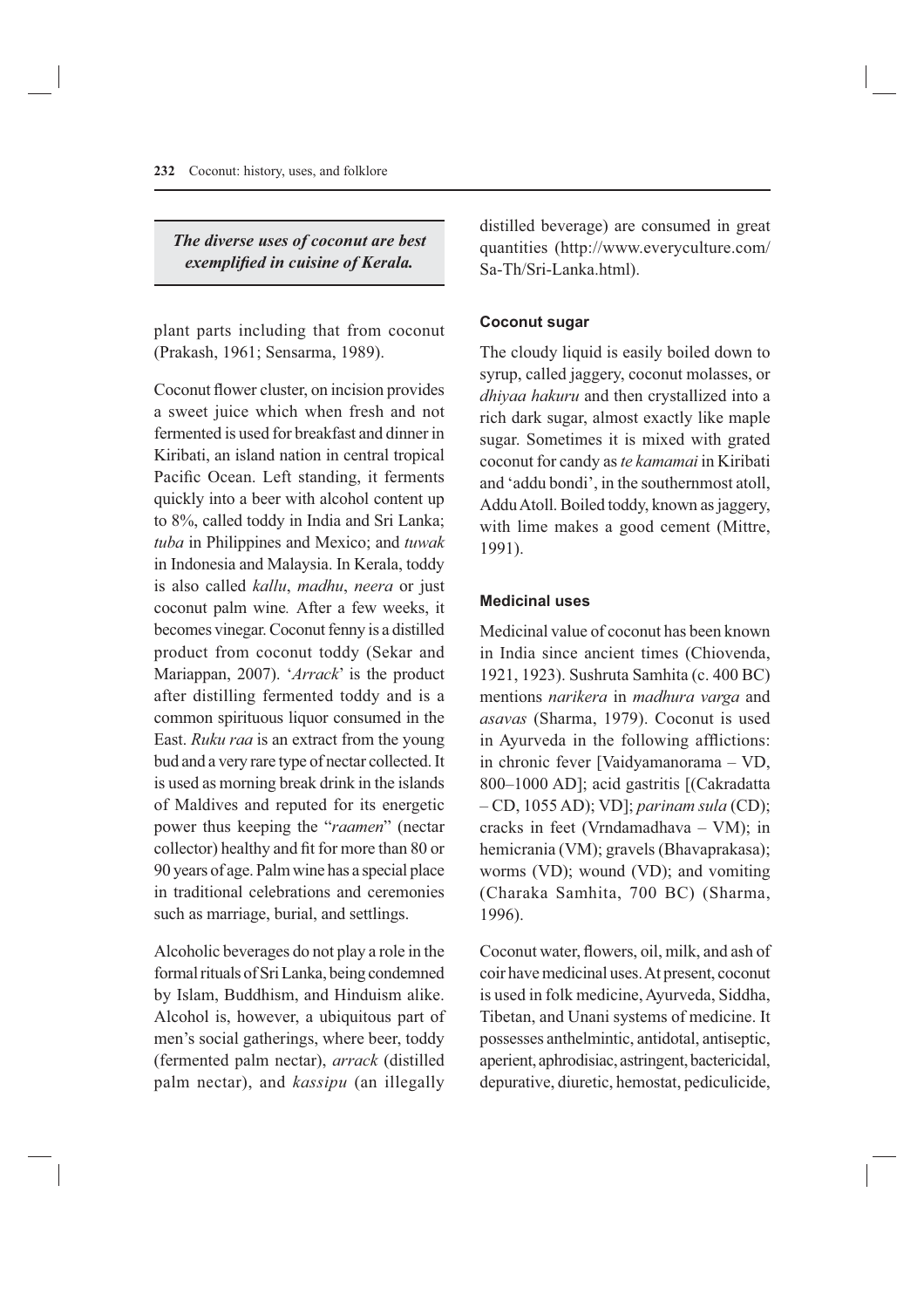purgative, refrigerant, stomachic, styptic, suppurative, and vermifuge properties. It is used as a folk remedy for abscesses, alopecia, amenorrhea, asthma, blenorrhagia, bronchitis, bruises, burns, cachexia, calculus, colds, constipation, cough, debility, dropsy, dysentery, dysmenorrhea, earache, erysipelas, fever, flu, gingivitis, gonorrhea, hematemesis, hemoptysis, jaundice, menorrhagia, nausea, phthisis, pregnancy, rash, scabies, scurvy, sore throat, stomachache, swelling, syphilis, toothache, tuberculosis, tumors, typhoid, venereal diseases, and wounds (Duke and Wain, 1981; Udayan and Balachandran, 2009). It is also believed to be anti-blenorrhagic, antibronchitis, febrifugal, and anti-gingivitic.

Coconut flowers are edible; they are mixed with curd for consumption by diabetics, and are given to newly weds as aphrodisiac (Khanna, 1985). Ibn Batutta mentioned that inhabitants of Maldives gain incomparable erotic potency from fish and coconut and confirmed it from his own experience (Gibbs, 1929; Randhawa, 1982). However, ancient literature (BVP) prohibits use of coconut plant along with nine other plants for brushing teeth (Sensarma, 1989). Manucci in 1694 writes that "Little coconuts (coquinhos) are used for many infantile complaints as diarrhea and mouth sores. The 71–76-cm size nuts called *lanha* are full of sweet and refreshing water, used in inflammation of liver, kidneys, and the bladder and increases urination. It is also good for excessive heat of the liver, pain in the bowels or discharge of mucus and blood. It refreshes in the season of great heat" (Irvine, 1907–08; Randhawa, 1982).

#### **Nutraceutical coconut water**

In Indian medical system coconut water is specific cure of derangement of *pitta* (biliousness) (Sushruta Samhita) and BVP (Sensarma, 1989; Sharma, 1996).

Young coconut juice is literally a wellsupplied medicine chest and is used in folk healing for a number of ailments: relieving fevers, headaches, stomach disorders, diarrhea, and dysentery. The juice is also given to strengthen the heart and restore energy to the ill. Pregnant women in the tropics eagerly drink large quantities of young coconut juice because they believe it will give their babies strength and vitality.

The water and flesh from young coconuts contains the full range of B vitamins, with the exception of  $B_6$  and  $B_{12}$ . Young coconut water is also high in minerals, particularly calcium (for bones), magnesium (for the heart), and potassium (for muscles). An average young coconut provides 3 grams of dietary fiber which helps proper digestion and elimination. Fresh coconut water is very high in electrolytes much higher than most sports drinks. This makes it a great choice for athletes and children who exercise a lot. Finally, the water of young coconuts is completely sterile and so close to the structure of human blood that it can be transfused directly. In fact, it was regularly used during World War II for wounded soldiers when blood plasma was low. Coconut water with sandalwood paste is used for bathing (Mittre, 1991).

Coconut milk is used in Kerala and parts of Tamil Nadu as an effective cure for prickly heat (Khanna, 1985). Coconut oil is also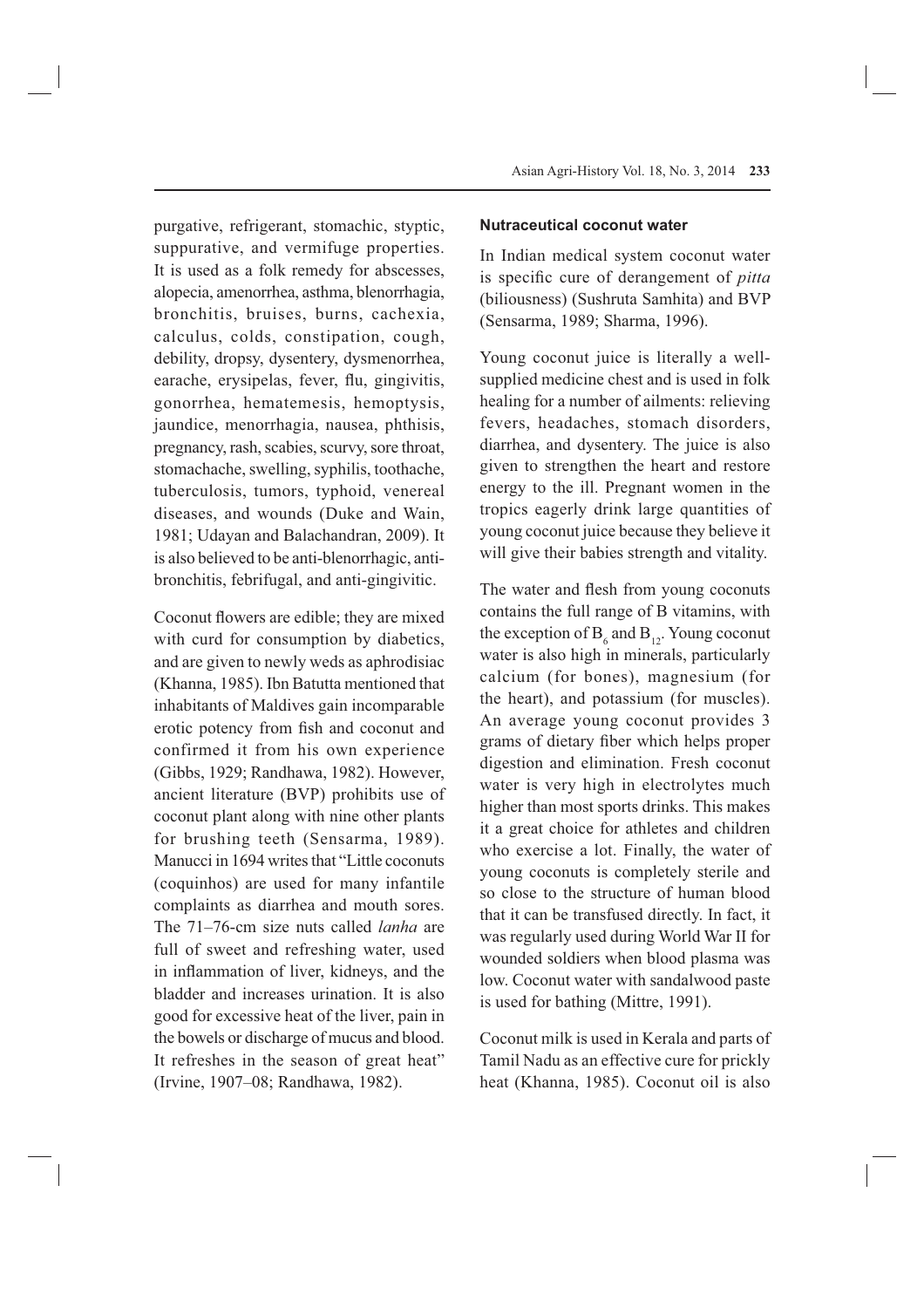used in medication, for example, in eczema (with garlic segments crushed in the oil) or anointing burns [with *hariali* grass (*Cynodon dactylon*) infused in it]. Coconut oil mixed with dry powdered leaves of *santha buthi* (found in Jammu region) cures burnt body part (Khanna, 1985). A paste made with powdered *ratan jot* leaves is also very effective in curing burns. Curry leaves boiled in coconut oil make an excellent hair tonic to stimulate hair growth and bring back hair pigmentation (Khanna, 1985). In Karnataka, coconut oil and milk are used in pre- and post-delivery care. The indigenous practice uses coconut oil during pre-delivery edema and rice cooked in milk with sugar or jaggery for increasing milk secretion (Nagnur *et al.*, 2006).

Studies have indicated that the people who used the coconut oil on a daily basis have a higher metabolic rate and retained a lean body mass and the women do not suffer the typical symptoms of menopause. Studies have shown that populations in Polynesia and Sri Lanka, where coconuts are a diet staple, do not suffer from high serum cholesterol or high rates of heart disease. Coconut toddy is believed to be good for health particularly for eyesight and also serves as a sedative. It is also a mild laxative relieving constipation. It is prescribed as a

*The cloudy liquid is easily boiled down to syrup, called jaggery, coconut molasses, or* **dhiyaa hakuru** *and then crystallized into a rich dark sugar, almost exactly like maple sugar.*

tonic for those recovering from diseases such as chicken pox.

The extra virgin coconut oil and coconut milk are easily and quickly assimilated by the body because of the short- and mediumchain fatty acids, and are not stored as fat in the body like that of the long-chain triglycerides of animal products.

Ash from the mature shell of the fruit is mixed with lime and applied on ringworm (Chaudhuri and Pal, 1991). The husk fiber ash of coconut fruit is used to cure old cases of piles. The patient has to take this ash first thing in the morning along with curd. One teaspoon is taken for the number of days equal to the years of affliction.

Coconut sugar is classified as a low glycemic index food and is considered to be healthier than traditional white and brown sugar. It can be used as a 1:1 sugar substitute for coffee, tea, baking, and cooking. Coconut sugar has high mineral content and is a rich source of potassium, magnesium, zinc, and iron. In addition to this it contains vitamins  $B_1$ ,  $B_2$ ,  $B_3$ , and  $B_6$ . Compared to brown sugar, coconut sugar has twice the iron, four times the magnesium, and over 10 times the amount of zinc.

## **Agricultural uses**

Various parts of coconut are used in agricultural work. Coconut oil is mixed with pulses to control insect attack on pulses during storage. Coconut water is a novel culture medium for the biotechnological production of *Schizophyllan*. Caplins and Steward (1948) recognized the value of water from the immature coconut as a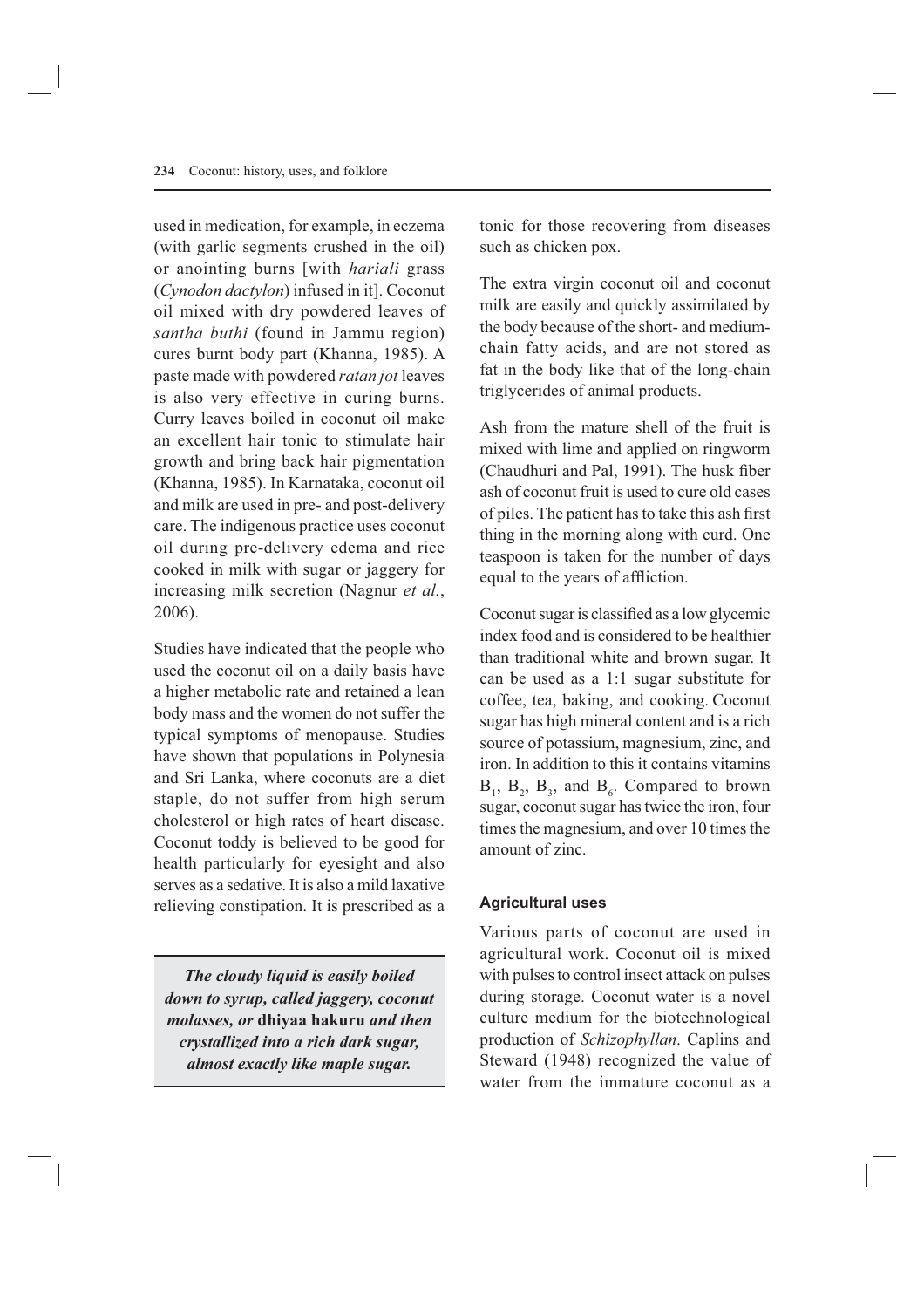growth promoter in in-vitro tissue culture. In Sri Lanka, the robes discarded by monks are made into wicks, which are soaked in coconut lye before they are lit. These burn bright light and emit strong smell that repels rice pests (Pereira, 1993; Ahuja and Ahuja, 2008).

The coco peat (coir) traditionally was used as a fertilizer for the gardens of indigenous peoples. Coir dust (coco peat) has been used commercially as a renewable resource to save wetlands (Hume, 1949). Today, this fertilizer is mainly used on golf courses. As a fertilizer for indigenous populations, coco peat is not used much. The vascular strands have been used for weaving into ropes and dry individual strands for brooms; yarns are woven together to make fishing nets, bags, and mats. Nowadays, because of the decreasing availability of coconuts and the increasing availability of western goods, many indigenous peoples are turning to industrial materials.

Coir pith waste thrown by the coir industry can be converted into good manure by spreading it in the cattle shed and removed everyday and filled in compost pit. Coir pith soaks urine and dung keeping cattle clean and overcomes menace of lice. Coir pith gets converted into good manure within 90 days (Prakash, 2000). It is also used for horticultural purposes and has replaced the peat moss.

### **Feed**

The leftover fiber from coconut milk production is used as livestock feed. Cake residue is used as cattle fodder as it is rich in proteins and sugar; not more than 4–5 lbs/ animal/day should be given, as butter from milk will have a tallow flavor. Cake being deficient in calcium, should be fed together with calcium-rich foods.

## **Water divination**

During ancient times a number of plants including various palms growing in specific type of areas have been used as indicators of occurrence or presence of a water source around. Coconut plant also serves this purpose. Kalidasa mentions besides coconut palm all other palms such as palmyra, date palm, talipot palm, and the areca nut palm (Aiyer, 1956). Later on various agricultural treatises – Lokopakara by Chavundaraya (c. 1025 AD) and Vishvavallabha (c. 1577 AD) – also have mentioned about water divination with similar indications stating the presence of well grown palmyra palm and coconut tree along an anthill as an indicator of availability of groundwater at a depth of twenty cubits below at a distance of six cubits to the north of such trees (Sadhale, 2004; Ayangarya, 2006). Similar views are also expressed in Vrkshayurvaeda of Sarangadhara Samhita (Ramachandra Rao, 1993)

#### **Role in industry**

In 1840, on the occasion of Her Majesty Queen Victoria's marriage for the general illumination, Price's Candle Company introduced a cheap candle that required no snuffing and was composed of a mixture of stearic acid and cocoa-nut stearine. These candles were comparatively cheap, and people received the new composite candles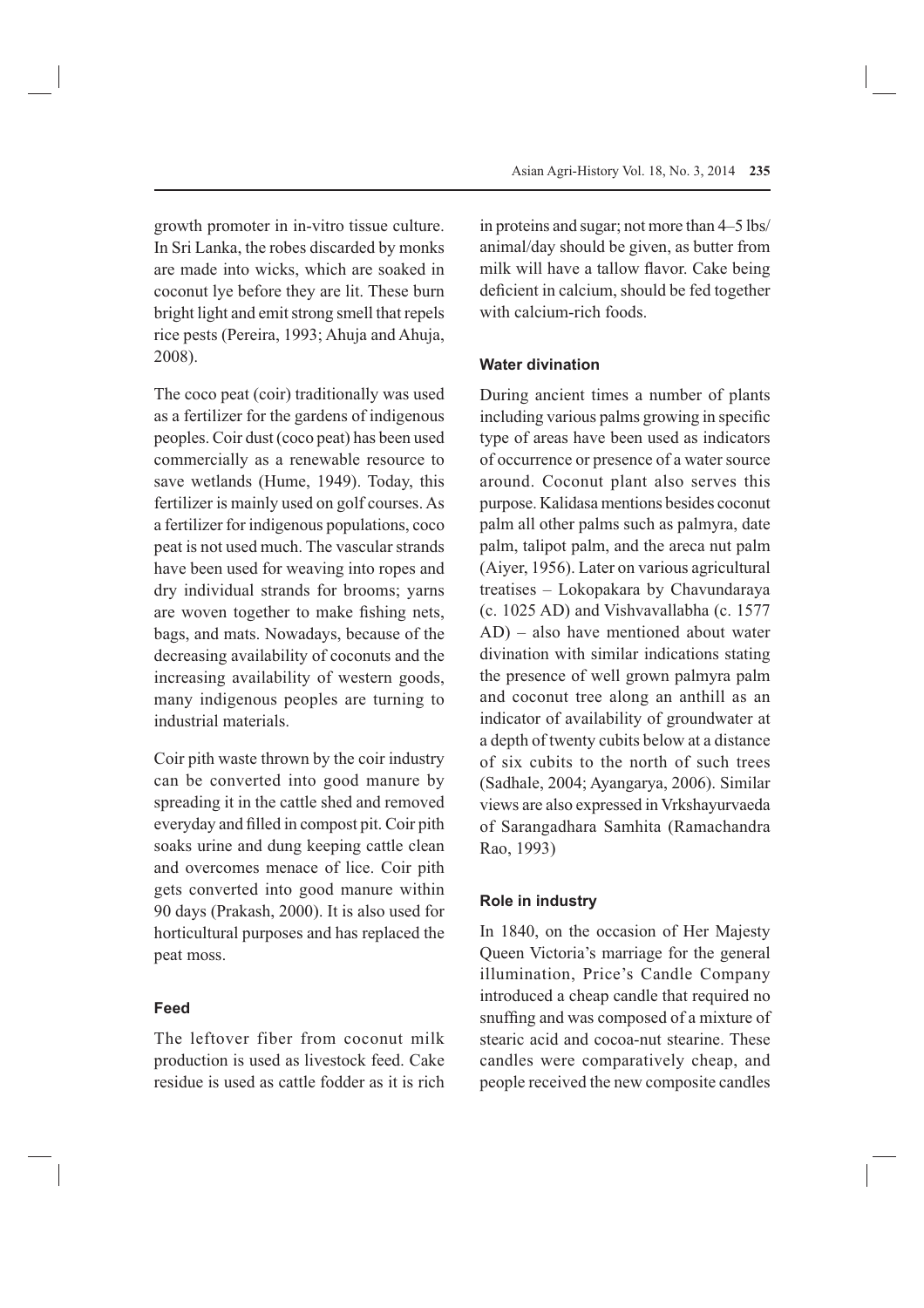with great favor, resulting in rapid growth of the manufacture (Jackson, 1890).

The development of dynamite from nitroglycerine between 1846 and 1867 had the remarkable effect of turning a once discarded by-product of soap manufacture, glycerin, into the more profitable side of the business and expanded the demand for copra at the time of World War I (Anonymous 1912). The importance of coconut was highlighted in World War II when Japan took control of all major coconut-producing countries (Janick and Paull, 2008).

# **Other uses**

The coconut is widely used in the Maldives and the "Dhivehi Odi" built of coconut timber was used for inter island transport. Dried half coconut shells are used as the bodies of musical instruments, including the Chinese *yehu* and *banhu*, along with the Vietnamese *dan gao* and Arabo-Turkic *rebab*. Babarnama refers to 'Hindinut' being used for making black spoons, guitar bodies, husk ropes for ships and boats, and chords for sewing boat seams and compares the taste of coconut water with that of date palm cheese and considers or treats its taste as acceptable (Beveridge, 1921; Randhawa,

*The extra virgin coconut oil and coconut milk are easily and quickly assimilated by the body because of the short- and medium-chain fatty acids, and are not stored as fat in the body like that of the long-chain triglycerides of animal products.*

1982). Unopened flowers protected by sheath were often used to fashion shoes and caps, and even as a kind of pressed helmet for soldiers. Opened flowers provide a good honey for bees.

In the Philippines, rice is wrapped in coconut palm leaves for cooking and subsequent storage called puso. Milk of immature coconut was used in the traditional mural paintings. It is mixed with calcium carbonate and obtained to consistency of cow's milk and is used to coat walls that serve as bright white background and also as the white pigment in murals (Nayar *et al*., 1999).

Coconut itself has been used as currency and also in heraldry. Until the early 1900s, a whole coconut was the accepted form of currency in the Nicobar Islands, just North of Sumatra in the Indian Ocean. In the South Pacific, pieces of coconut shell carved into coin-like spheres served as currency. At present there is a coconut currency in Kauai in Hawaiian Islands. Kauai Alternative Resource Management Agency (KARMA) issues an account number credited with an initial 40 CCs (the equivalent of 40 coconuts or approximately 4 hours of labor) which one can keep on account or receive in paper currency. In addition, coconut appears on the currency notes of Maldives.

The coconut tree occupies a central place in the present-day Maldives national emblem. Coconut appeared in heraldry after the explorations of the  $16<sup>th</sup>$  century. It occurs on shield of Glasgow of Montegrennan (Kank, 1963). In Fijian National Flag, in the coat-of-arms are three sugarcanes, a coconut palm, a dove with an olive branch, and a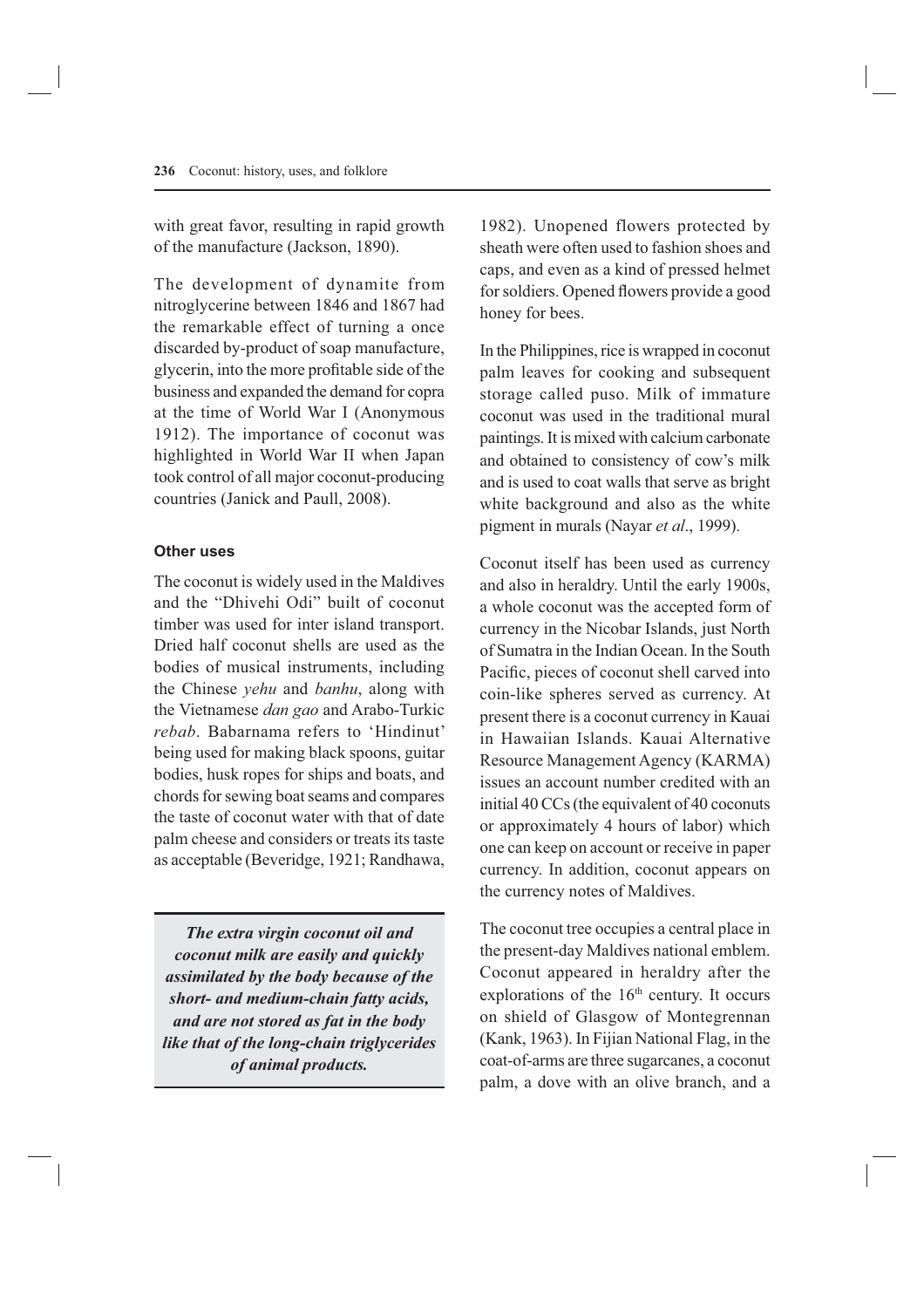bunch of bananas. The lion in the emblem is holding a peeled coconut.

# **Cultural significance**

## **Type of coconut used in ceremonies**

Coconut of various stages is used in different religious and social ceremonies. A whole green coconut with stalk is an essential item in Hindu religious ceremonies. In wedding and other ceremonies green coconut is placed on earthen pitch with water in front of the *pandal*, while a dried coconut is used in several social and religious ceremonies; a dehusked dry coconut is offered as a symbol of human head during *Bhadra Kali Puja*.

#### **Rites and rituals (***rites de passage***)**

Coconut is used in *rites de passage*; rituals; in family, social, and religious ceremonies; and is associated with the fertility, folk culture, taboos, totems, and beliefs. Thus coconut palm has earned a higher status than the family cow to one-third of the world's population. Its special significance is evident from the epithet *Sriphala* meaning God's fruit. In itself it is an independent object of worship so much so in Gujarat, Kanara, and Mysore it represents the house spirit, and is worshiped as a family God (Gupta, 1991).

The coconut now to be found in every Indian ceremony and ritual was rather poorly known in many parts of India before sixth century AD (Kosambi, 1972). Later, during times of Agni Purana (800–900 AD) and Brahma Purana it became a requirement in religious rites (Sensarma, 1989).

## **Birth**

In India astrologers advise people born in a specific *nakshatra* to plant some prescribed plant; for example, those born in *Chitra*  are asked to plant coconut. Coconut is also used to propitiate the *Rahu* planet (Ahuja *et al.,* 2001b).

In parts of Africa, Asia, and the Pacific, the coconut palm represents birth, and a tree is planted for every newborn. The first solid food eaten by a Thai baby is three spoonfuls of the custard-like flesh of young coconut fed to him or her by a Buddhist priest. The Dayaks of Borneo transfer the souls of their newborns to coconut shells to protect them for the first year of life. Coconut shells are used to bury the afterbirth in the Philippines.

In Africa the coconut palm symbolizes birth. It is the custom of many people to plant a tree of life when a child is born. The Swahili bury the placenta and umbilical cord of the newborn nearby, and after seven days they plant a coconut in the same spot, together with the first nail cuttings and tufts of hair of the child. The fruit represents the child's navel, thus linking it to the life and prosperity of the plant. In Asia and the Pacific also, for example, in Bali, Java, and in Celebes, a coconut is planted for every newborn. When a child is born in Borneo, the witch-doctor is called to perform a magic rite which extracts the soul from the child's body and transports it into the coconut. With its extremely hard husk, the coconut guards the soul until the child becomes strong and able enough to defend himself from life's perils. At that point, the soul returns to its proper place, leaving the "nut safe".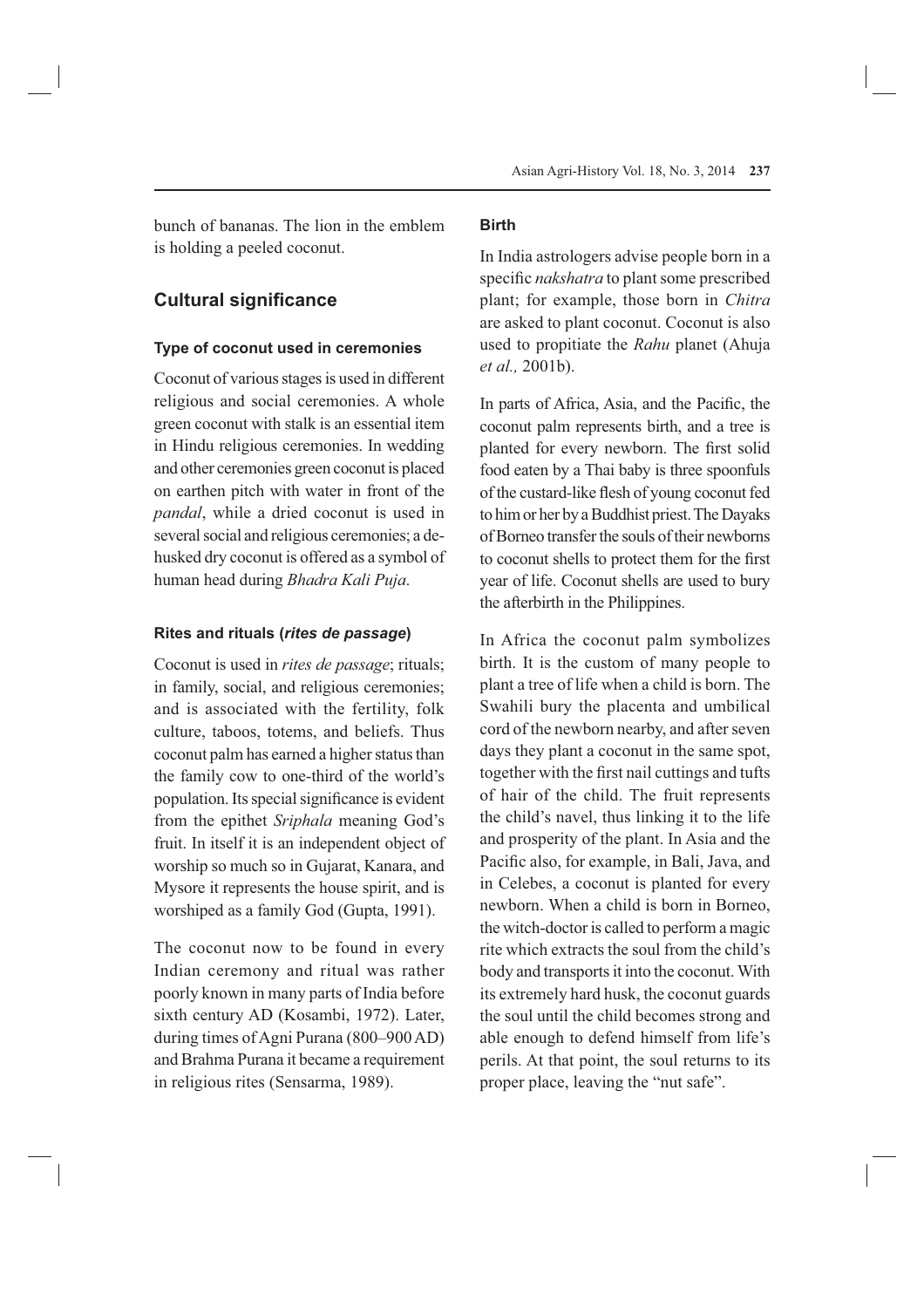#### **Marriage**

The association of human fertility cult with coconut is prominently manifested during wedding rituals across India. The fruit is often placed in a pot which is a metaphor for the womb, while the nut itself, a symbol or life, confers fertility on the bridal couple. It symbolizes the goddess of fertility, and is bestowed upon women wishing to bear children and given as memento by the life partner, as proposal of marriage, betrothal sign, welcoming of a bride, and to ward off evil.

In tribal communities also the coconut features in many of the marriage rituals and funeral rites of Gonds and the Bhils of Rajasthan, Gujarat, and Madhya Pradesh. The Kunbis of Konkan region in Maharashtra worship the coconut and preserve it in the memory of their ancestors (Crooke, 1896; Ahuja *et al.,* 2001b).

# **Death**

In Deccan, in cremation in absence of dead body, head is represented by a coconut, teeth by seeds of pomegranate, and 360 leaves of *Butea monosperma (palas)* represent the image of the dead. Similarly in Bombay, a rite of *Palasvidhi* is followed in case the corpse is burnt by a low caste, death at hand of an executioner or on bed or drowned and body is not found. An effigy of the deceased is made; twigs of *palas* represent the bones, a coconut or *bel* fruit the head, pearls or cowries as eyes, and a piece of birch bark or skin of deer as cuticle, filled with *urad dal* (black gram) instead of flesh and blood.

# **Remembering and propitiating the ancestors**

Betel quid, rice, and coconut are typical offerings for the rites associated with ancestors. Such rites are performed in Malaysia, India, and among Hindus of Surinam. A folksong entitled 'five betel leaves and nine coconuts' are repeatedly used to invoke all ancestors (Arya, 1968; Ahuja and Ahuja, 2011).

#### **Religious and social ceremonies**

In South India, it is must for every household to plant a coconut tree. Planting is regarded as a *punnyakarma* (good deed) all over Odisha and usually done on the first and last day of *Ratha Yatra* (Chariot Festival).

While worshiping any deity, a coconut is normally an item to be offered along with flowers, incense sticks, etc. *Purnakumbha*, a "full pitcher", with mango tree leaves and a coconut is an object symbolizing God and is an essential item used during different religious rites.

Coconuts are extensively used in Hindu religious rites and form an essential element of rituals and festivities. Coconuts are usually offered to the gods, and a coconut is smashed on the ground or on some object as part of an initiation or inauguration of building projects, facility, ship, the use of a new vehicle, bridge, etc. Even in areas where the coconut palm does not grow, no prayer or offering is complete till a coconut is offered. If a son, brother, or husband is going on a long journey, the mother, sister, or wife applies *tilak* on his forehead, wishing him well and offers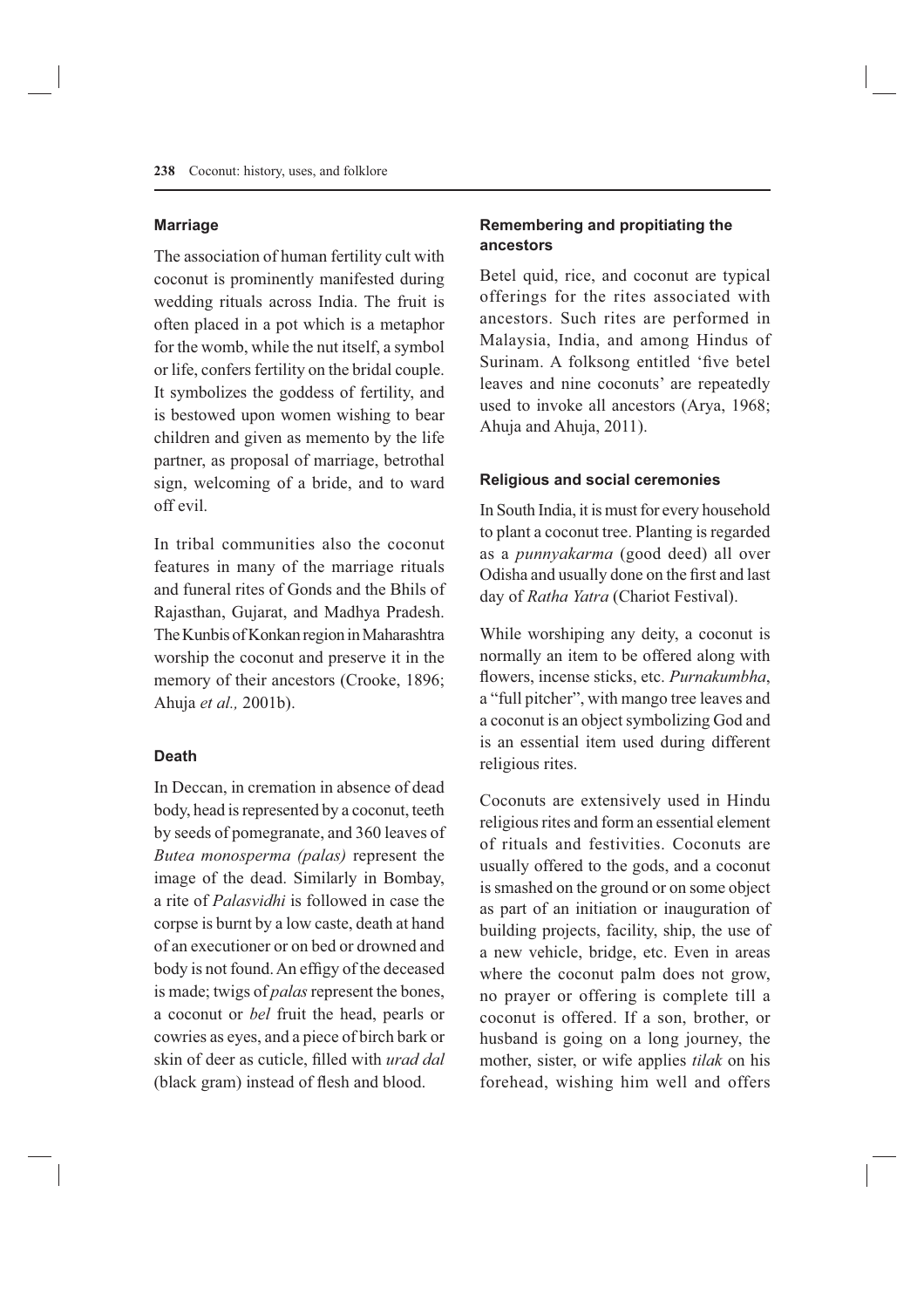him a coconut. In South Indian temples the priests will not accept offerings of a devotee, without a coconut. Coconut is one of the most common offerings in temples; it is broken and placed before the Lord and later distributed as *prasad*. Similarly at weddings and other auspicious occasions a coconut is placed at the *pandal* erected for the ceremony (Gupta, 1991).

Its resemblance to human head suggests its substitution for human sacrifice to mother Goddess as for Ambhabhavani. During the annual Adi festival of Sri Mahalakshmi Amman temple at Mettumahadanapuram in Karur district, coconuts are broken on the heads of the devotees by the temple priests. In the Temple Town Palani, before going for the worship of God Murugan, at the foothills of Palani Hills, a coconut is broken for Lord Ganesha. Coconut is used at the time of Kaveri River worship at Tiruchirappalli.

The Kols of Madhya Pradesh universally offer coconut as it symbolically represents the human skull. They offer coconut to Goddesses and Gods such as Kalimai, Kheramai (most frequently worshiped by Kols), Maridevi (Goddess of epidemics), Shardamai (chief of pantheons), Baghdeo, and Hardul Baba, and all worships at the village shrine. Coconut is the chief offering to Shardamai at her temple at Maihar (Griffith, 1946). In tantric practices, coconuts are sometimes used as substitutes for human skulls.

## **Symbolism**

A coconut alone is also used to symbolize 'God'. It is believed to be symbolic of good fortune and prosperity. Lakshmi, the Goddess of prosperity is often depicted holding a coconut. In most parts of India, coconut is worshiped as goddess of learning (Saraswati) (Gupta, 1991; Ahuja *et al*., 2001a). It is also associated with Lord Shiva, Ganesha, and Bhadrakali.

Coconut symbolizes Saraswati, the Goddess of learning and in Odisha, learning process of children is initiated after the religious ritual called *Khadichhuana* held on *Ganesh Chaturthi* (in August/September). Children carry a painted coconut door to door, singing prayer songs of Saraswati; they collect money and give to their teachers as a mark of respect and devotion (Ghose *et al*., 2000). Coconut is considered as a symbol of Shiva because of its three black spots; Shiva (Trayambaka-Rudra) has three eyes (Gupta, 1991).

At the beginning of any auspicious task or a journey, people smash coconuts to propitiate Ganesha – the remover of all obstacles. They also break coconuts in temples or in front of idols in fulfillment of their vows. The breaking of coconut symbolizes the breaking of one's ego (evil force). The juice within, representing the inner tendencies (*vaasanas*, lust) is offered along with the white kernel – the mind, to the Lord (http://in.answers.yahoo.com/ question/index?qid=20091230053909A  $A5zi7n$ ).

The coconut also symbolizes selfless service. Every part of the tree – the trunk, leaves, fruit, etc. – is used in innumerable ways like thatches, mats, tasty dishes,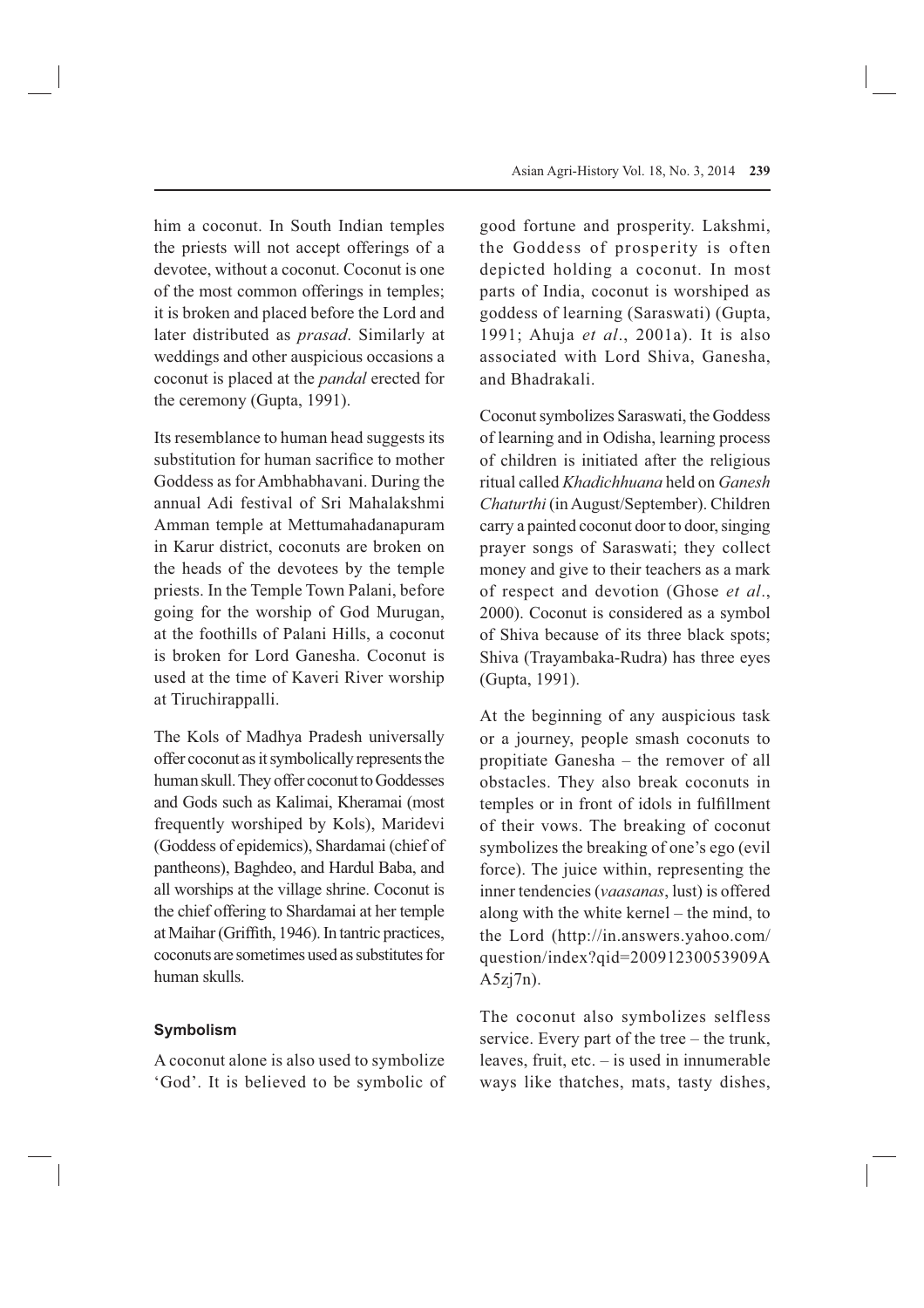oil, soap, etc. It takes in even salty water from the earth and converts it into sweet nutritive water that is especially beneficial to sick people.

## **Taboos and beliefs**

Coconut is religiously so significant that the Hindus neither cut this tree nor do they use its wood for fuel. In Tamil Nadu, the uprooting of coconut sapling is considered equivalent to killing one's own son (Chettiar, 1973; Ahuja *et al.*, 2001b).

"If crack appears on the trunk within ten years, the planter would die." Possibly due to this belief it became a custom in Odisha to get coconuts planted by the oldest member of the family (Ghose *et al*., 2000).

For the eastern African tribe Wanika, cutting down a coconut tree is equivalent to murdering a parent. These taboos and beliefs prevailing in far and near places indirectly enforce and teach conservation of this economically important plant.

Balinese women are not allowed to touch the plant. Often the plant is perceived as a masculine plant, and it is believed that if the women touch the palm they will lose their fertility.

Irrespective of their religious affiliation, fishermen of India often offer it to the rivers and seas in the hope of having bountiful catches. Fishing communities along the peninsular coasts believe in appeasing the sea God (Lord Varuna) with offerings of coconut during the monsoon.

### **Festivals associated with coconut**

The coconut, an ever-popular fruit of the tropics is celebrated in a special festival *Pesta Kelapa* at Tomborungus in the northern district of Kudat. The festival highlights the coconut industry and recognition of its significant contribution to the social and economic welfare of the rural folks. Its launching date coincides with World Coconut Day and a host of exciting activities are lined up for visitors including the highly entertaining coconut shoe race, squeezing coconut milk competition, food and drink exhibition, and handicraft displays.

The Zulu Social Aid and Pleasure Club of New Orleans traditionally throw hand decorated coconuts – the most valuable of all Mardi Gras souvenirs – to parade revelers. The "Tramps" began the tradition in ca. 1901. In 1987 a "coconut law" was signed by Governor Edwards exempting from insurance liability any decorated coconut handed from a Zulu float.

# **Coconut in festivals**

In Manipur, on the day of *Idd* festival women take at least one fruit of coconut along with other eatables to their parents' home (Ahmed and Singh, 2007). In the tribal festival in Madhya Pradesh, the Gonds celebrate the festival of Meghnath, believed to be supreme God. Coconut along with lemon and turmeric are offered to Meghnath through the priest. Similarly Gonds celebrate the festival of Bidri in the beginning of the calendar year. Bhimsen is the presiding deity of the festival. Coconut is offered to the deity (Kurup, 1970).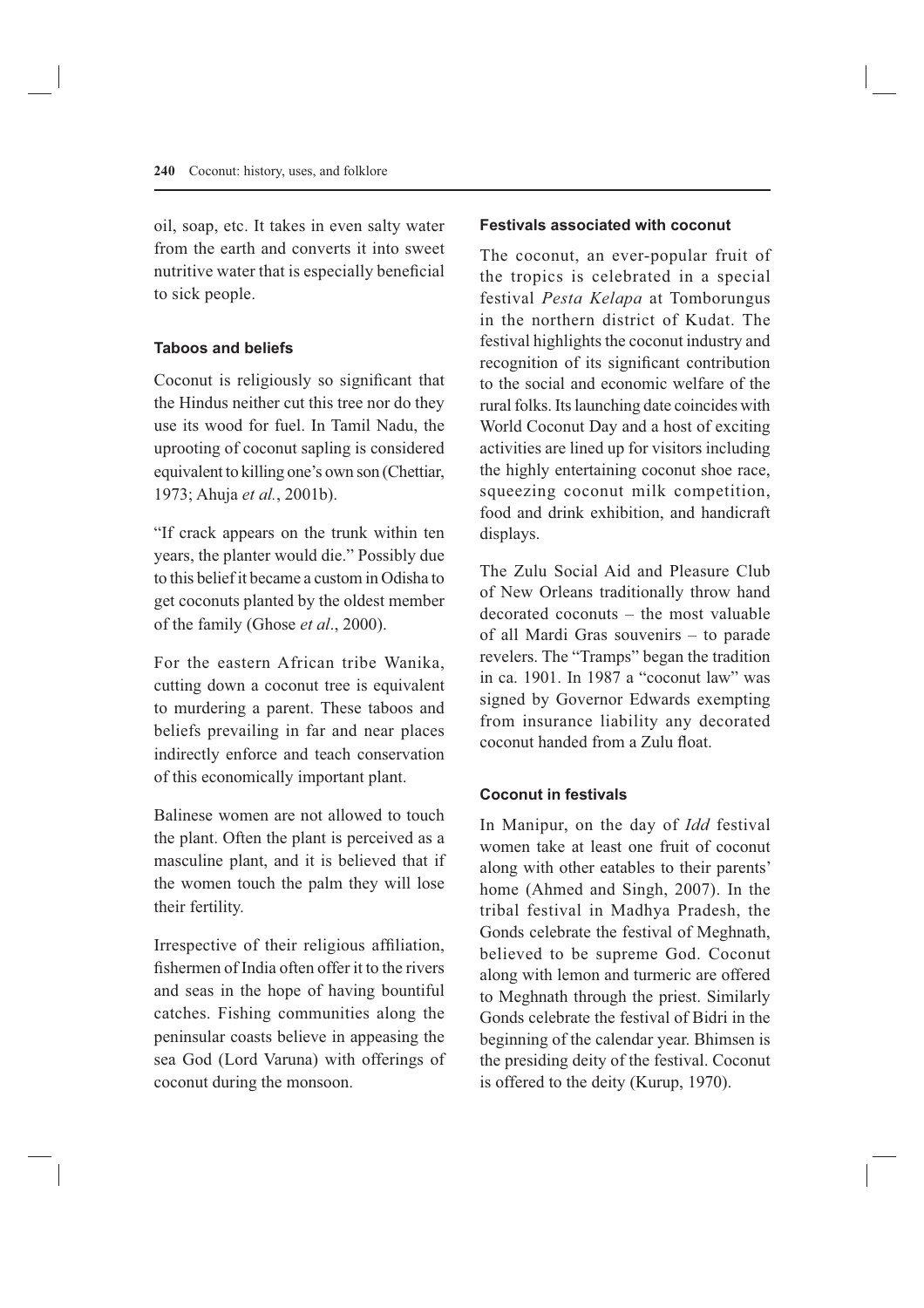In some places in Gujarat, on *Dhuleti* day, a game is played with a coconut. The players form two parties and stand opposite to one another with a coconut midway between them. Each party tries to take away the coconut, and prevents the other from doing so by throwing stones and cow-dung cakes. The party which succeeds in taking away the coconut wins the game (Enthoven, 1914).

In the Philippines the Ifugoes perform the Mumbago ritual for good weather and a good crop. Three priests lead the ritual and pour *baya*, a kind of rice wine into a wooden basin. The wine is passed around in small cups made of coconut shells and everybody present drinks it (Ahuja *et al.*, 2001a).

# **Folklore**

#### **Coconut and language**

Coconut is equally pervasive as rice, betel nut, and betel leaf and through its usefulness has penetrated the vocabulary of a number of languages such as Hindi, Punjabi, Sanskrit, Oriya, Tagalong, Hawaiian, Sinhalese, and Swahili in the form of proverbs and riddles (Percival, 1874; Johnson, 1921; Kapp, 1994; Brower, 2001; Pradhan, 2008). Traditional oral literature abounds with proverbs, fables, myths, and legends associated with this nut. A large number of folk stories, tales, myths, and legends have been associated with the origin of the plant in Malaysia, Hawaii, India, Myanmar, Maldives, Philippines, Indonesia, and Polynesian countries (Roosman, 1970; Watts, 2007).

#### **Names after coconut**

Names of some places, a palace, and a state, a number of video games and songs owe derivation to the coconut. The Coconut Palace in Manila, Philippines is made of almost 70% of coconut lumber. The Indian state of Kerala means the 'land of coconuts'. The name derives from "*Kera*" (the coconut tree) and "*Alam*" (place or earth), *nalikerathinte naadu* in the native language. Kovalam, one of the important beaches in Kerala means a grove of coconut trees. *Niyog* is the Filipino word for coconut, and so *agamaniyog* means land of coconuts and makes its appearance in many folktales, and refers to a land of splendor and glory.

Coconut is also used as a derogatory slang word referring to a person of Latino descent who emulates a Caucasian (brown on the outside, white on the inside) (http://www. spiritus-temporis.com/coconut/coconuts-infolklore.html).

In addition to the names, coconut is associated with a number of phrases and adds to the vocabularies of various languages. *Niu* in Hawaii means coconut, coconut oil, or coconut meat. *E niu, e kololo o coconut o* – 'coconut pudding' refers to one who talks too much. *Niu kahiki* means a foreign coconut (date palm), *niu kololo* is to convey to someone to stop talking, and *niu okaka* is a rolling coconut. *Khopdi* (human skull) is a popular Hindi slang in Mumbai and has its origin in the Hindi word *copra* for dried coconut. It is used to describe one's head or to refer to someone to be foolish.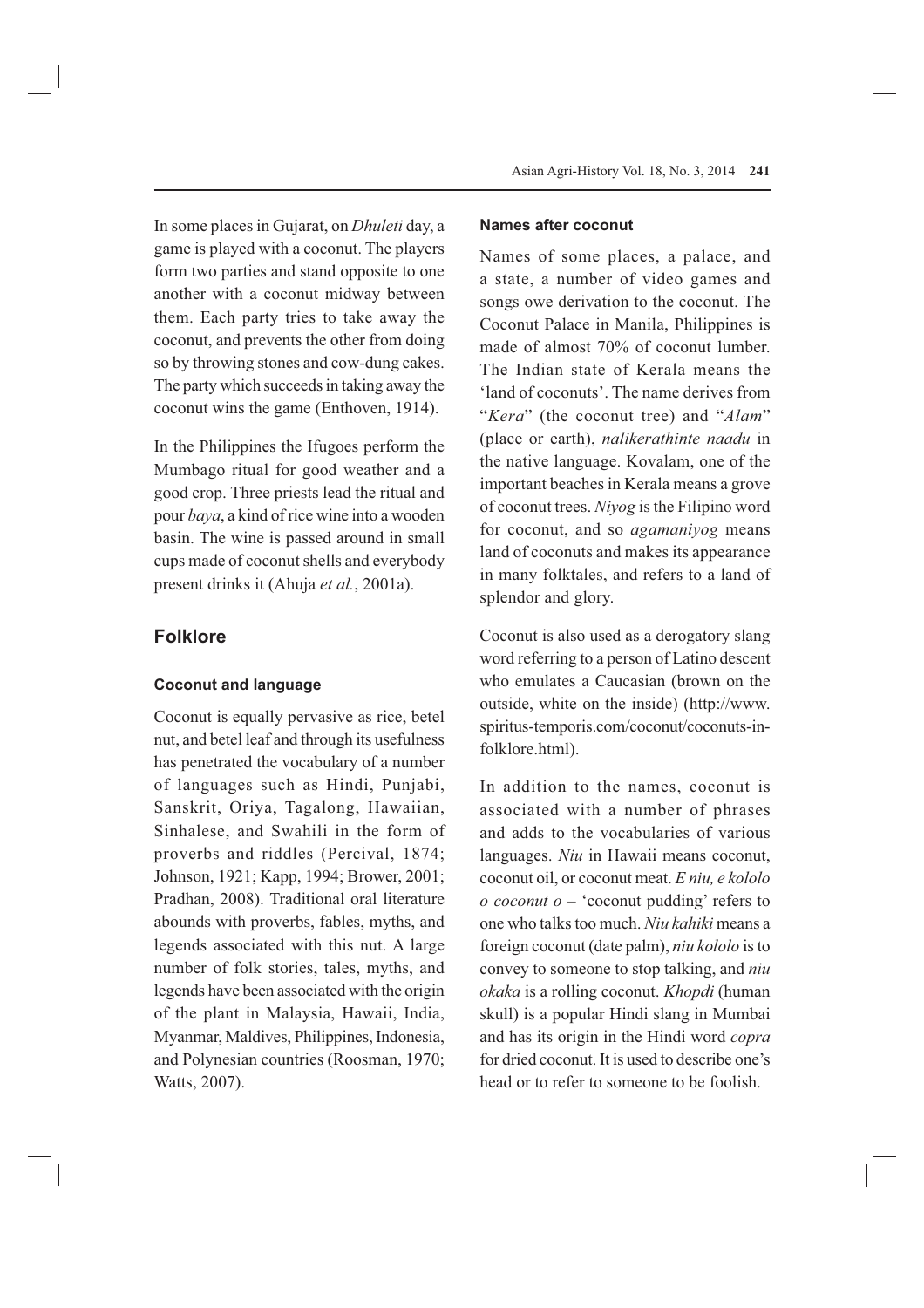#### **Coconut proverbs**

The relative number of proverbs and riddles attributed to coconut is exceptionally higher than any other plant or any other single entity. "Coconuts do not grow upon pumpkin vine" reminds that "Children turn out like their parents". An unpredictable or doubtful situation in coconut metaphoric terms is: "*Nariyal mein paani, nahin janate khatta ki meetha"*; also *"Bander ke hath mein nariyal"* – "A fool cannot understand the importance of found thing"; "A fool does not know the value or importance of a found thing" (Fellen, 1998). A terse, emphatic, clear, and effective speech is "Hitting of coconut on a stone" or "He speaks as effectively as the hitting of a stone on a coconut" or "His speech is like the breaking of cocoanuts", i.e., like the hard blows which break a coconut (Percival, 1874).

#### **Coconut riddles**

Riddles not only test the wit and wisdom of a person but also convey the ingenuity of the people involved in their development. A number of riddles have been woven around coconut. A common riddle is prevalent in most Indian languages including Sanskrit: "He has three eyes but not Shiva, he has long tresses but not a hermit, perches at the top of a tree but not a bird, gives milk but not a cow." From Odisha to Rajasthan and from Kashmir to Kerala and Tamil Nadu, throughout the length and breadth of the Indian subcontinent, this riddle and its variants prevail. Coconut riddles are also equally popular and common in areas where coconuts are not grown. In Rajasthan, a noncoconut growing state has a variant of this

riddle: "*Birakh basai, panchhi nahin, dudh det, nahin gai*; *Teen nain, Sankar nahin, deejai vasthu batai*", along with eight other riddles prevalent on the nut (Samsakarta, 2010). Another riddle common in many Indian languages runs as: *"Katore mein katora beta bap se bhi gora*.*"* In Hawaii a coconut riddle is: "A man with three eyes, he can cry out of only one."

### **Sayings on coconut cultivation**

A Tamil proverb says: "Plant coconut trees, they feed you and your children." Thus coconut palm is an earning son to a poor retired man (Ghose *et al*., 2000). Planting coconut is like a life insurance policy that helps in old age. As it is said: "Providence is more reliable than affection of a son" and "If the child they have reared gives them no food, the child they have planted (i.e., the coconut palm) will feed them" (Percival, 1874). An Odissi proverb states about late bearing in coconut: "A planter would never see his coconut palm at its full bearing stage."

A number of sayings on coconut cultivation mention selection of variety, selection of seed, spacing, disturbing roots before planting, and fruit setting (Mohanty *et al*., 2008; Sen, 2008; Ahuja and Ahuja, 2012). Some of these are presented in this article.

*Hate hate chhoy na, moar jati soy na; Khana bale jakhan jay, takhan keno loy na*  (While planting coconut adequate spacing should be maintained).

"*Go narkel nere po, aam tutube kathal bho*" – Areca nut and coconut should be planted after slightly disturbing the basal part of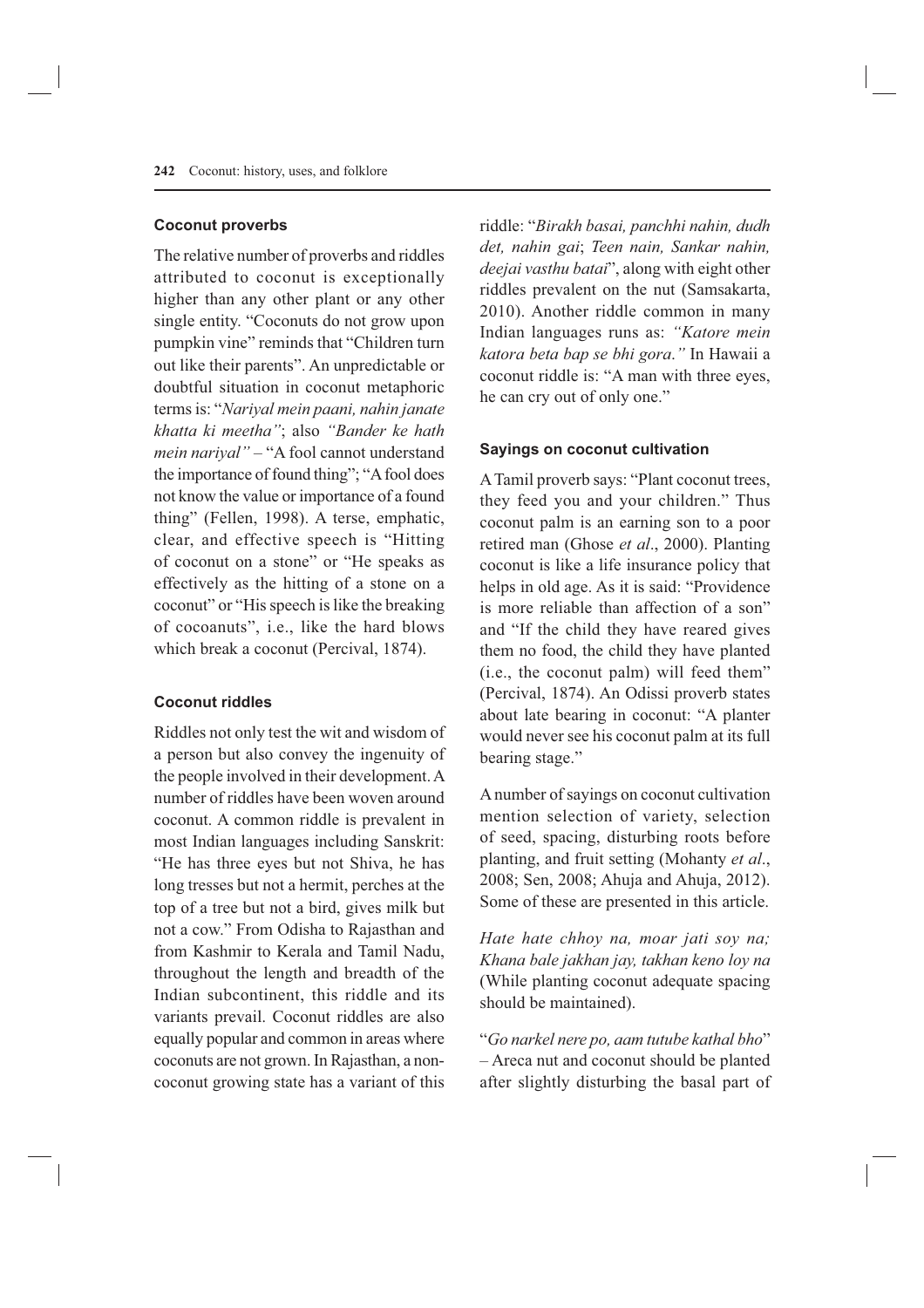saplings but in case of mango and jackfruit it is otherwise.

Drury (1873) also recorded that some of the fibrous roots are cut away. Cutting of roots is considered to cure sterility in coconut (Mohanty *et al*., 2008). Cutting of some fibrous roots at the time of transplanting and placing manure, together with little salt, in the pit has been practiced (Watt, 1889).

Agni Purana (800–900 AD) and Lokopakara (c. 1025 AD) mention ordinary salt as the best manure for date palm and coconut trees (*khajuranarikela-vanadhirvivadardhnam*) (Chaudhuri and Pal, 1991; Ayangarya, 2006). Krishi Gita recommends transplanting on saline soils as in salt affected lands, and definitely termite incidence is not substantial (Kumar, 2008). The relevance of this practice is corroborated in *Khanar vachan* as "*Narkel gache nun mati, shigro shigro bandhe anti*." Vishvavallabha (c. 1577 AD) also recommends use of salt and plain water everyday (Sadhale, 2004).

A Tamil proverb, "*Oru kurumabaiyai kollarudhu*, *onpathu thennai nattathirku camam*" – The killing of a *kurumbai* (an insect that feeds on coconut flowers) is equivalent to planting of nine coconut trees – conveys the local knowledge about the extent of damage caused due to insect attack.

# **Disadvantages**

Coconuts can be very damaging when they fall on people, automobiles, and houses. They have been known to cause fatalities.

Coconut can be a food allergen. It is a top five food allergy in India where coconut is a common food source. On the other hand, food allergies to coconut are considered rare in Australia, UK, and USA. As a result, commercial extracts of coconut are not currently available for skin prick testing in Australia or New Zealand. Despite a low prevalence of allergies to coconut in USA, the US Food and Drug Administration (FDA) began identifying coconut as a tree nut in October 2006. Based on FDA guidance and federal US law, coconut must be disclosed as an ingredient.

Coconut-derived products can cause contact dermatitis. They can be present in cosmetics including some hair shampoos, moisturizers, soaps, cleansers, and hand washing liquids (http//www.allergy.org.au/ conten/view/171/137).

# **Discussion**

An Arab proverb epitomizes coconut's usefulness: "If humans were to appear on the Earth with no more than a coconut palm, they could live quite happily and contented for all eternity."

Coconut originated in Southeast Asia – Melanesia. The greater number of coconut types in this region with their numerous local names, uses, and unique insect and crab associations attest a long presence, making this region the center of diversity and also assumed as the center of origin. The archaeological remains and philological evidences also corroborate this region as center of origin.

Coconut has played an important role in the development and economy of coastal areas in India. Kosambi (1972)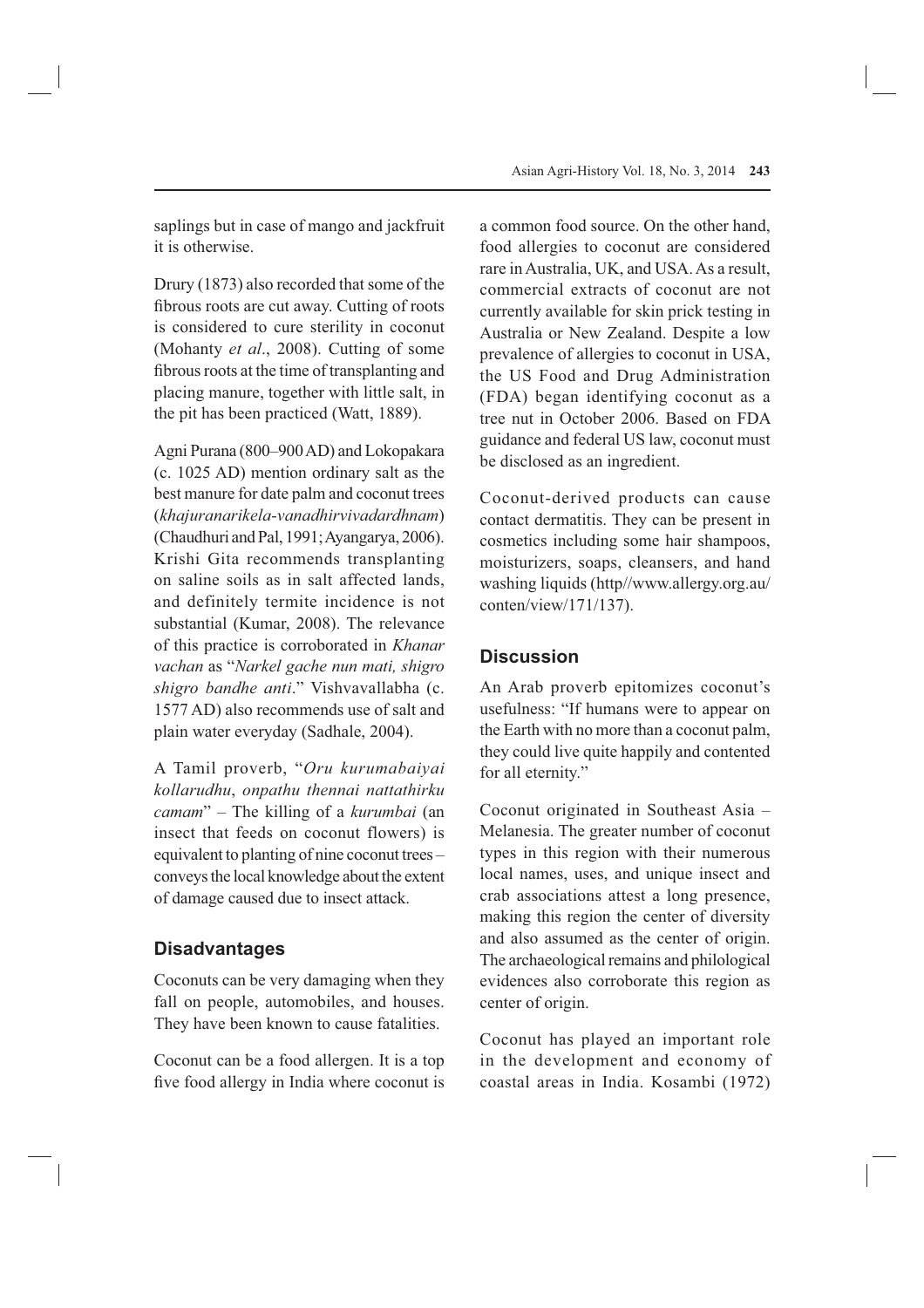attributes the development of these areas to the introduction of coconut. It was being propagated on the east coast in mid 1<sup>st</sup> century BC and reached the west coast a century later. He further elaborates the role in economy: "The western coastal strip could not have been so profitably cleared of its dense forest, let alone settled with its present crowded population, without this tree and heavy commodity production based on its exploitation in full."

Coconuts and their edible products, such as oil and milk, have suffered from the repeated misinformation because of a study conducted in the 1950s using hydrogenated coconut oil. Science has also come to the fore to explain the role of coconut in health of people. Though coconut oil is very high in saturated fat (87 percent) in its unrefined, virgin state, it is actually beneficial, largely because of its high content of lauric acid (almost 50 percent) which has potent antiviral and anti-bacterial properties. Recent studies have considered coconut oil as a possible method of lowering viral levels in HIV-AIDS patients. The lauric acid may also be effective in fighting yeast, fungi, and other viruses such as measles, herpes simplex, influenza, and cytomegalovirus. JJ Kabara, Professor Emeritus from Michigan State University writes, "Never before in the history of man is it so important to emphasize the value of lauric oils. The medium-chain fats in coconut oil are similar to fats in mother's milk and have similar nutraceutical effects."

A switch to 'modern' products is reducing the utility of coconut products in daily utility life and traditional means of production and work that went hand in hand with it is being lost. However new means are being developed to utilize by-products as in production of energy, fuel, etc.

In 2008, another use was added to numerous uses of coconut. Virgin Atlantic, a long-haul airline, flew a Boeing 747 jumbo jet from London to Amsterdam using renewable bio-fuel composed of babassu (palm) oil and coconut oil. No modifications were made to either the aircraft or its engines to enable the flight to take place (http://cocos. arecaceae.com/index.html).

The coconut plant seems to be a God given gift in the shape of a long-term distillation plant that stands in the sun like a hermit and distils salt water from its roots to remove salts and imparts its own sweetness in the water, accumulated drop by drop in the hard chest, which is sterile, can be and has been used as intravenous application in times of emergency and will remain as the *Kalpavriksha* as was termed by sages*.*

### **References**

**Achaya KT.** 1998. A Historical Dictionary of Indian Food. Oxford University Press, Delhi, India. 346 pp.

**Ahmad SM.** 1989. Arabic Classical Accounts of India and China. Indian Institute of Advanced Study, Simla, India. 87 pp.

**Ahmed MM** and **Singh PK.** 2007. Traditional knowledge system of the Muslim community in Manipur. Indian Journal of Technical Knowledge 6(2):383–389.

**Ahuja SC** and **Ahuja Uma.** 2008. Learning from farmers – Traditional rice production technology. Asian Agri-History 12(1):19–41.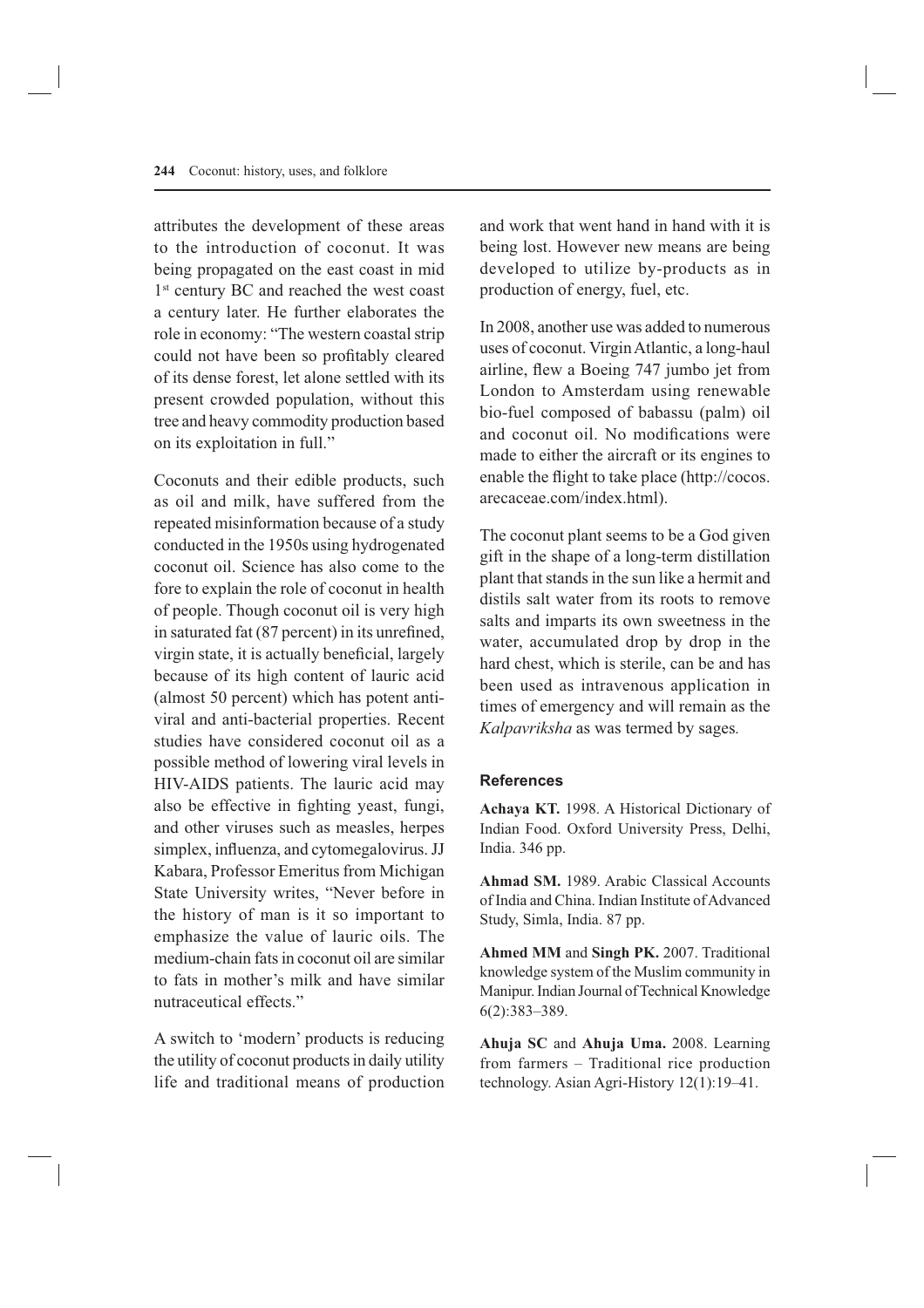**Ahuja SC** and **Ahuja Uma.** 2011. Betel leaf and betel nut in India: History and uses. Asian Agri-History 15(1):13–35.

**Ahuja SC** and **Ahuja Uma.** 2012. Betel leaf and betel nut in folklore on cultivation. Asian Agri-History 16(1):75–81.

**Ahuja Uma, Thakrar R,** and **Ahuja SC.** 2001a. Alcoholic rice beverages. Asian Agri-History 5(4):309–319.

**Ahuja Uma, Thakrar R, Nathwani P,**  and **Ahuja SC.** 2001b. Role of religion in conservation of plant biodiversity. Asian Agri-History 5(3):225–248.

**Aiyer AKVGN.** 1956. The Antiquity of Some Field and Forest Flora of India. The Bangalore Printing & Publishing Co. Ltd., Bangalore, India. 74 pp.

**Anonymous.** 1912. The Cult of the Coconut: A Popular Exposition of the Coconut and Oil Palm Industries. Curtis Gardner, London, UK. 220 pp.

**Arokiasami M.** 1972. The Classical Age of Tamils. University of Madras, Tamil Nadu, India. pp. 82–100.

**Arya U.** 1968. Ritual Songs and Folksongs of the Hindus of Surinam. EJ Brill, Leiden, The Netherlands. 179 pp.

**Ayachit SM.** 2002. Kashyapiyakrishisukti. Agri-History Bulletin No. 4. Asian Agri-History Foundation, Secunderabad, India. 158 pp.

**Ayangarya VS.** 2006. Lokopakara (For the Benefit of People). Agri-History Bulletin No. 6. Asian Agri-History Foundation, Secunderabad, India. 130 pp.

Banerji SC. 1968. Kalidasa-Kosa. Chowkhambha Sanskrit Series Office, Varanasi, India. 83 pp.

**Beveridge AS.** 1921. Babar-nama (Memoirs of Babur). Low Price Publications, Delhi, India. 880 pp. (Reprint of 1989.)

**Blochman H.** 1989. A-in-i-Akbari. Vol. III. Low Price Publications, Delhi, India (Reprint; first printed in 1927).

**Brower L.** 2001. The folklore of the land: A sense of place through stories in Chole, Tanzania. (http://african.lss.wisc.edu/all/swahili/ CHOLE%20LONG%20PAPER.pdf)

**Caplins SM** and **Steward FC.** 1948. Effects of coconut milk on the growth of explants from carrot root. Science 108(2815):655–657.

**Chattopadhyaya KP.** 1970. The ancient Indian culture: Contacts and migrations. KL Mukhopadhyay, Calcutta, India. 114 pp.

**Chaudhuri HN** and **Pal DC.** 1991. Plants in folk religion and mythology. In: Contributions to Ethnobotany of India (Jain SK, ed.). Scientific Publishers, Jodhpur, India. pp. 19–28.

**Chettiar SMLL.** 1973. Folklore of Tamil Nadu. National Book Trust, New Delhi, India. 208 pp.

**Child R.** 1974. Coconuts. 2nd Edition. Longman, London, UK. 216 pp.

**Chiovenda E.** 1921. La culla del cocco. Webbia 5(1):199–294.

**Chiovenda E.** 1923. La culla del cocco. Webbia 5(2):359–449.

**Crooke W.** 1896. Religion and Folklore of Northern India. Government Press, NW Frontiers and Oudh. 420 pp.

**Datta SC.** 2000. History of soma and other spirituous liquors of India. Asian Agri-History 4(3):203–222.

**Drury Heber.** 1873. The Useful Plants of India. William H Allen and Co. 512 pp. (General Books LLC, Reprint 2010.)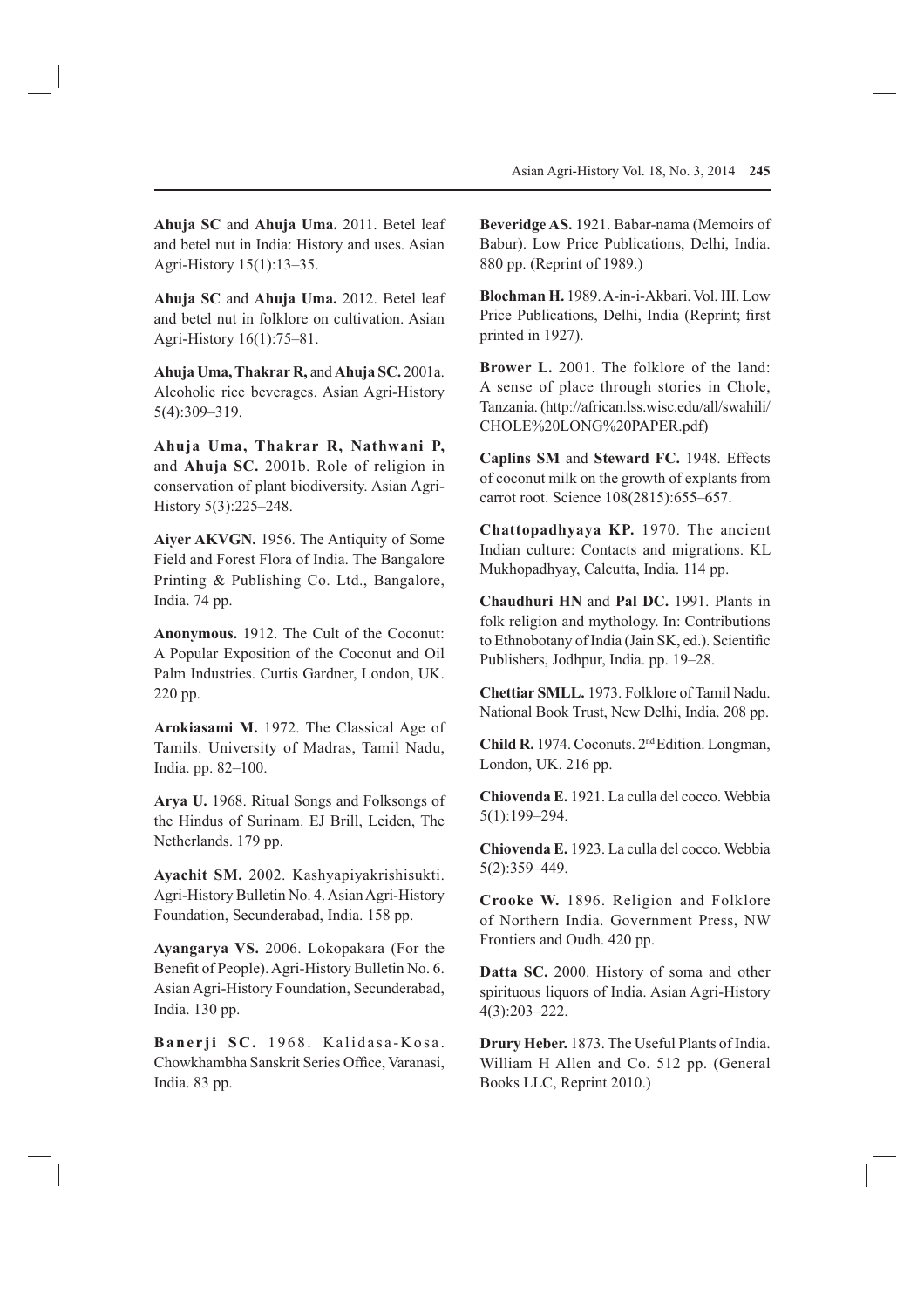**Duke JA** and **Wain KK.** 1981. Medicinal Plants of the World. 3 volumes. 1654 pp.

**Enthoven RE.** 1914. Folklore Notes Gujarat 1. British India Press, Mazgaon, Bombay, India. 159 pp.

**Fellen SW.** 1998. *Hindustan Kahavat Kosh*. National Book Trust, New Delhi, India. 159 pp.

**Gandhi Menaka** and **Singh Yasmin.** 1989. On the Mythology of Indian Plants. Rupa & Co., New Delhi, India. 175 pp.

**Gibbs HAR.** 1929. Travels in Asia and Africa. Broadway House, London, UK. pp. 113–115.

**Ghose S, Tripathi PK,** and **Sahoo MC.** 2000. Coconut in folk culture of Orissa. Asian Agri-History 4(2):143–148.

**Griffith WG.** 1946. The Kol Tribe of Central India. The Asiatic Society, Calcutta, India. 333 pp. (Reprint 1973.)

**Gupta SM.** 1991. Plant Myths and Traditions in India. Munshiram Manoharlal Publishers Pvt. Ltd., New Delhi, India. 123 pp. + 28 illustrations.

**Harries HC.** 1978. The evolution, dissemination and classification of *Cocos nucifera*. Botanical Review 44:265–320.

**Harries HC.** 1990. Malesian origin for a domestic *Cocos nucifera*. In: The Plant Diversity of Malesia. Proceedings of the Flora Malesiana Symposium, Leiden, August 1989 (Baas P, Kalkman K, and Geesink R, eds.). Kluwer, Dordrecht, The Netherlands. pp. 351–357.

**Hume EP.** 1949. Coir dust or cocopeat – a by-product of the coconut. Economic Botany 3:42–45.

**Irvine W.** (Tr.) 1907–08. Mogul India or *Storia Do Mogor* (Manucci, Niccolao). Vol. III. Low Price Publications, New Delhi, India. 508 pp. (Reprint 1990.)

**Iyengar MS.** 1913. Tamil Studies. Asia Educational Services, New Delhi, India. 426 pp. (Reprint 1982.)

**Jackson JR.** 1890. Commercial Botany of the Nineteenth Century. Cassell & Co, London, UK. 168 pp.

**Janick J** and **Paull RE.** 2008. Encyclopedia of Fruits and Nuts. CABI, Oxfordshire, UK. 160 pp.

**Jawalia BM, Choudhary SL,** and **Nene YL.**  2001. Food security in Rajasthan with specific references to Marwar Region during 17<sup>th</sup> and 18<sup>th</sup> centuries. Asian Agri-History 5(4):265–282.

**Jeyarajan R.** 2007. Agriculture in Sangam literature of Tamil Nadu. In: Glimpses of Agricultural Heritage of India (Nene YL, ed.). Asian Agri-History Foundation, Secunderabad, India. pp. 49–51.

**Johnson JH.** 1921. Folklore from Antigua, West Indies. Journal of the American Folklore 34(131):44–88.

**Kank VC.** 1963. The importance of plants in heraldry. Economic Botany 17:169-179.

**Kapp DB.** 1994. A collection of Jaffna Tamil riddles from oral tradition. Asian Folklore Studies 53:125–149.

**Khanna Girija.** 1985. Herbal Remedies: A Handbook of Folk Medicine. Vikas Publishing House, New Delhi, India. 157 pp.

**Kosambi DD.** 1972. The Culture and Civilisation of Ancient India: Historical Outline. Vikas Publishing House Pvt. Ltd., Delhi, India. 243 pp.

**Kumar MK.** 2008. Krishi Gita (Agricultural Verses). Agri-History Bulletin No. 7. Asian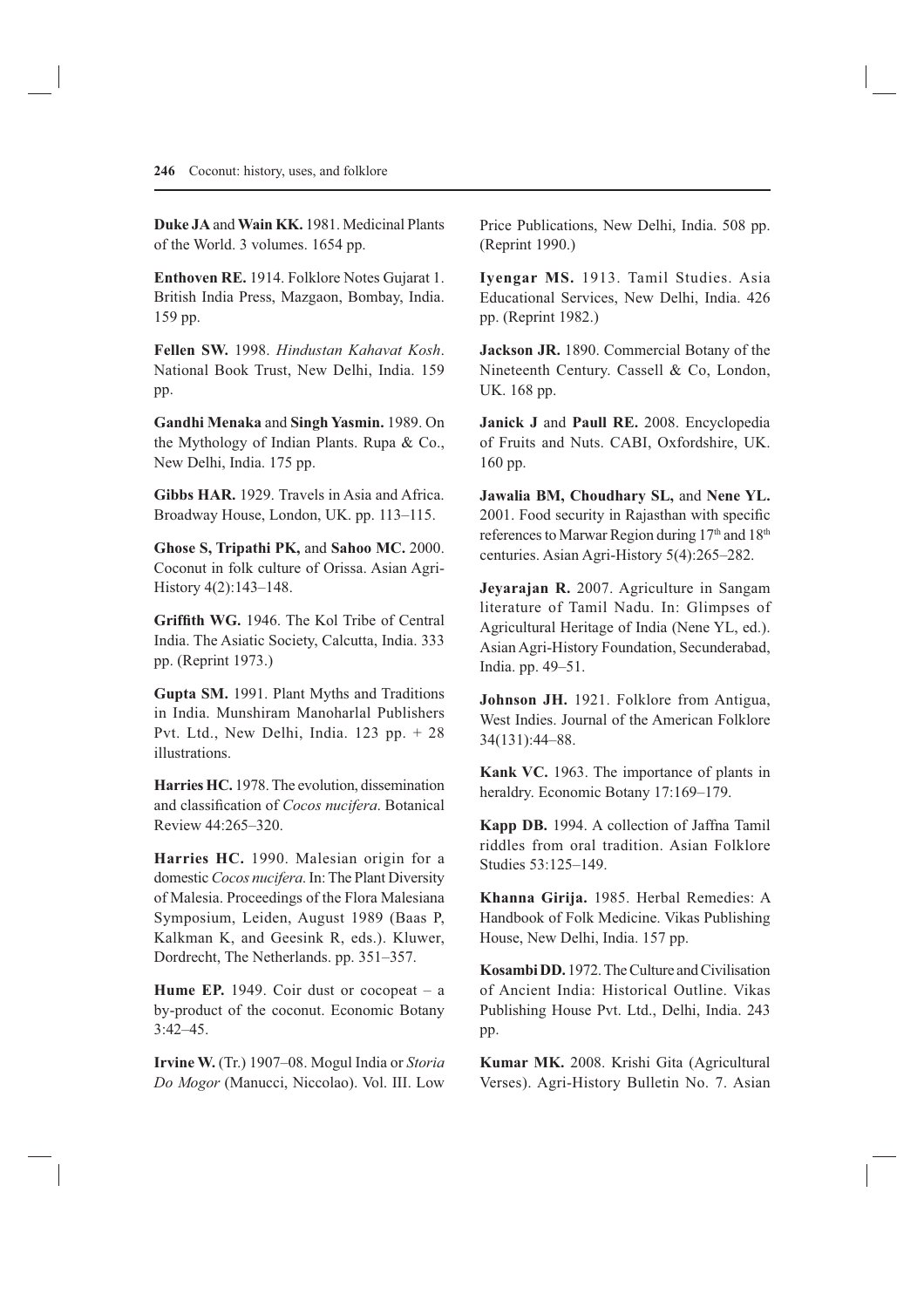Agri-History Foundation, Secunderabad, India. 111 pp.

**Kurup AM.** 1970. Tribal festivals of Central India. Folklore 11:159–165.

**Mehendale MA.** 2007. The flora in the Aranyakaparvan of Maharashtra. In: Glimpses of Agricultural Heritage of India (Nene YL, ed.). Asian Agri-History Foundation, Secunderabad, India. pp. 52–60.

**Mehra KL.** 2007. Agricultural foundation of Indus Saraswati Civilization. In: Glimpses of the Agricultural Heritage of India (Nene YL, ed.). Asian Agri-History Foundation, Secunderabad, India. pp. 11–26.

**Menon KPV** and **Pandalai KM.** 1958. The coconut palm: a monograph. Indian Central Coconut Committee, Ernakulam, India. 384 pp.

**Mittre V.** 1991. Wild plants in Indian folklife – A historical perspective. In: Contributions to Ethnobotany of India (Jain SK, ed.). Scientific Publishers, Jodhpur, India. pp. 39–59.

**Mohanty RB, Dash BL,** and **Dash NC.** 2008. Ethno-horticultural and olericultural concepts in folklore of Orissa. Journal of Human Ecology 23(1):21–25.

**Nagnur Shobha, Channamma N,** and **Channal Geeta.** 2006. Indigenous pre and post delivery care practices of rural women. Asian Agri-History 10(1):69–73.

**Nayar TS, Binu S, Pushapandan P.** 1999. Uses of plants and plant products in traditional Indian mural paintings. Economic Botany 53(1):41–50.

**Pandey LP.** 1996. Botanical Science and Economic Growth. Munshiram Manoharlal Publishers Pvt. Ltd., New Delhi, India. 203 pp.

**Pearsall J.** (Ed.) 1999. Concise Oxford Dictionary. Tenth Edition. Clarendon Press, Oxford, UK. 1666 pp.

**Percival Rev. P.** 1874. Tamil Proverbs with English Translation. Dinavartani Press, Mylapore, Madras, Tamil Nadu, India. 573 pp.

**Pereira W.** 1993. Tending the earth. Earthcare Books, Mumbai, India. 315 pp.

**Pradhan Anuja.** 2008. Riddles – An informal method of children education. Orissa Review, June 2008, pp. 70–73.

**Prakash Om.** 1961. Food and Drinks in Ancient India. Munshiram Manoharlal Publishers Pvt. Ltd., New Delhi, India. 341 pp.

**Prakash TN.** 2000. Compost from coir pith and bonus of weed control. Honey Bee 11(2):10.

**Ramachandra Rao SK.** 1993. Vrkshayureveda (Excerpts from Sarngadhara Samhita). Kalpatharu Research Academy, Bangalore, India. 80 pp.

**Randhawa MS.** 1980. A History of Agriculture in India. Vol. 1. Indian Council of Agricultural Research, New Delhi, India. 541 pp.

**Randhawa MS.** 1982. A History of Agriculture in India. Vol. 2. Indian Council of Agricultural Research, New Delhi, India. 358 pp.

**Roosman RR.** 1970. Coconut, breadfruit and taro in Pacific oral literature. Journal of Polynesian Society 79:219–232.

**Sadhale Nalini.** 1996.Surapala's Vrikshayurveda. Agri-History Bulletin No. 1. Asian Agri-History Foundation, Secunderabad, India. 94 pp.

**Sadhale Nalini.** 2004. Vishvavallabha Agri-History Bulletin No. 5. Asian Agri-History Foundation, Secunderabad, India. 134 pp.